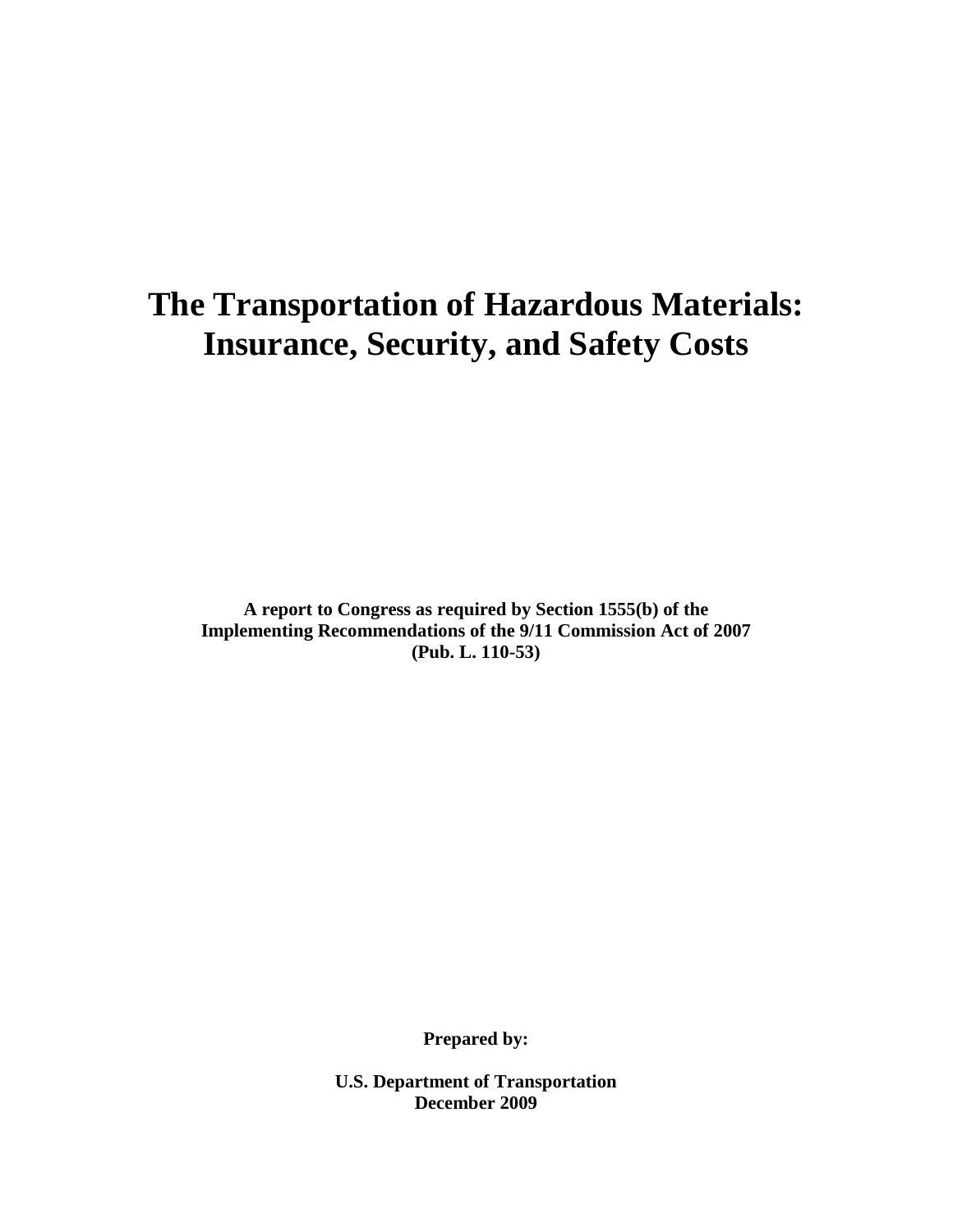# **Table of Contents**

| 1.0 |      |                                                        |  |
|-----|------|--------------------------------------------------------|--|
|     | 1.1  |                                                        |  |
|     | 12   |                                                        |  |
|     | 1.3  |                                                        |  |
|     | 1.4  |                                                        |  |
| 2.0 |      |                                                        |  |
|     | 2.1  |                                                        |  |
|     | 2.2. |                                                        |  |
|     | 2.3  |                                                        |  |
|     | 2.4  |                                                        |  |
| 3.0 |      |                                                        |  |
|     | 3.1  |                                                        |  |
|     | 3.2  |                                                        |  |
|     | 3.3  |                                                        |  |
|     | 3.4  |                                                        |  |
|     |      | 3.4.1                                                  |  |
|     |      | 3.4.2                                                  |  |
|     |      | 3.4.3 Commercial Rail Insurance Market and Capacity 19 |  |
|     | 3.5  |                                                        |  |
| 4.0 |      |                                                        |  |
|     | 4.1  |                                                        |  |
|     | 4.2  |                                                        |  |
|     | 4.3  |                                                        |  |
|     |      |                                                        |  |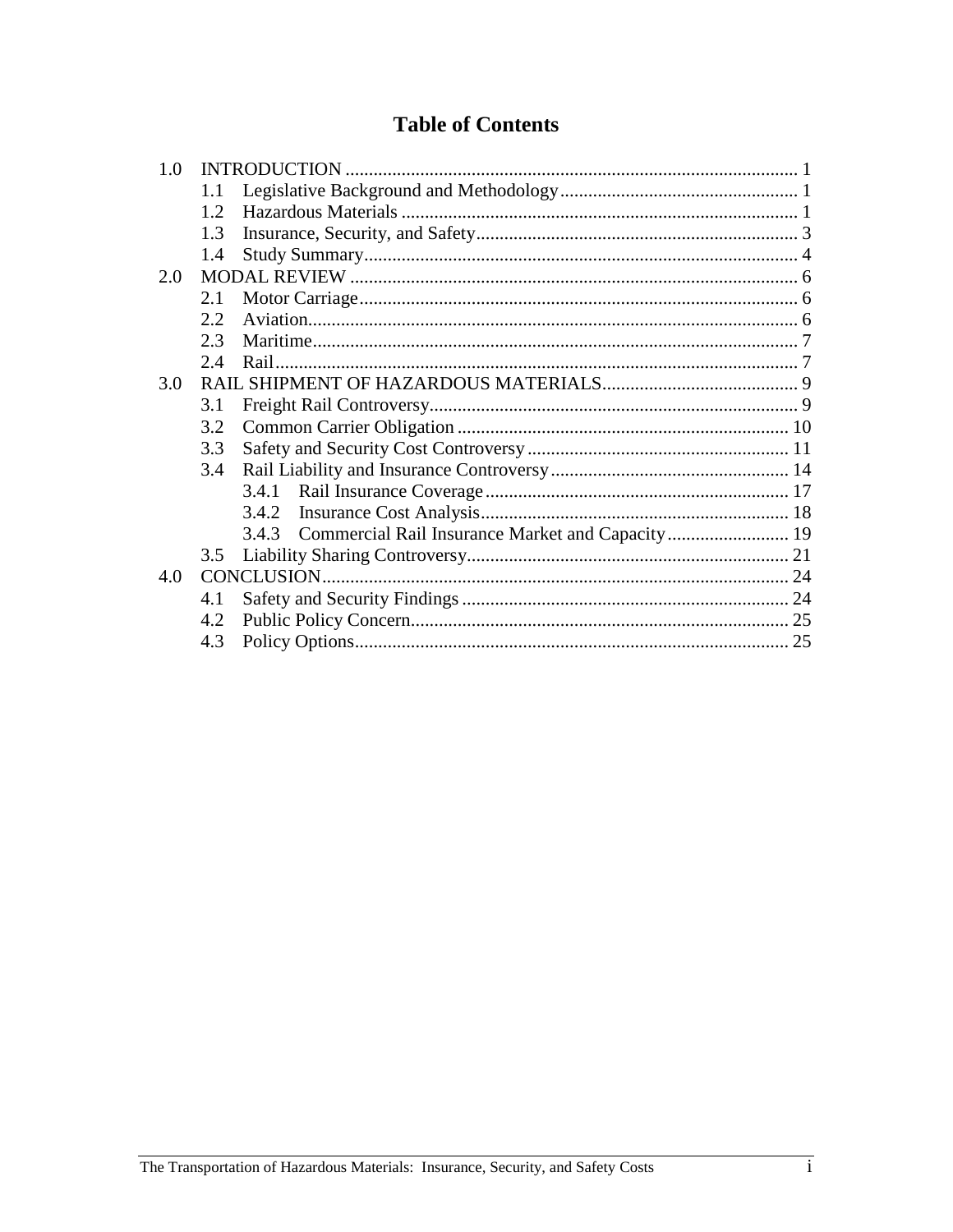## <span id="page-2-0"></span>**1.0 INTRODUCTION**

#### <span id="page-2-1"></span>**1.1 Legislative Background and Methodology**

This report has been prepared by the U.S. Department of Transportation (DOT), in conjunction with the U.S. Department of Homeland Security (DHS), pursuant to Section 1555(b) of the Implementing Recommendations of the 9/11 Commission Act of 2007. [1](#page-2-3) Section 1555(b) reads:

"Within 1 year after the date of enactment of this Act, the Secretary of Transportation, in conjunction with the Secretary [of DHS], shall study to what extent the insurance, security, and safety costs borne by railroad carriers, motor carriers, pipeline carriers, air carriers, and maritime carriers associated with the transportation of hazardous materials are reflected in the rates paid by offerors of such commodities as compared to the costs and rates, respectively, for the transportation of nonhazardous materials."

In studying the extent to which insurance, security, and safety costs are reflected in the rates paid by shippers for the transport of hazardous materials, we focused our attention on identifying structural, regulatory, institutional, or similar failings that affect the rates that shippers pay, or that prevent carriers from recovering, through their rates, the cost of carriage for such commodities.<sup>[2](#page-2-4)</sup> We found this approach to be reasonable as it would be impractical to conduct an extensive arithmetic comparison of costs and rates across various modes for numerous shipments of hazardous materials, partly because most of these data are confidential business information. In conducting our study, we examined the overall economic regulatory environment and industry trends within the respective modes to identify significant problems, if any. As part of our research effort, we consulted modal experts within and outside DOT, assessed recent rulemakings, and reviewed other relevant literature. Additionally, our examination of the freight rail sector paralleled the subject matter of three recent Surface Transportation Board (STB) proceedings. Oral testimonies and submitted materials from these proceedings have been reviewed and sourced in this report.

#### <span id="page-2-2"></span>**1.2 Hazardous Materials**

Hazardous materials are essential to the economy of the United States and to the wellbeing of its people. Not only do hazardous materials provide direct utility to American households (e.g., fueling automobiles and heating/cooling households), commercial enterprises, particularly in the agricultural, manufacturing, medical, mining, and public utility sectors, depend on them for a wide array of industrial and agrarian applications. Under the United Nations (UN) system for classification, identification, and ranking of

<span id="page-2-4"></span><span id="page-2-3"></span><sup>&</sup>lt;sup>1</sup> The Act was signed into law by former President George W. Bush on August 3, 2007; see Pub. L. 110-53. <sup>2</sup> It should be noted that evidence of rate differentials and shipper-carrier disagreements are not necessarily indicative of failings.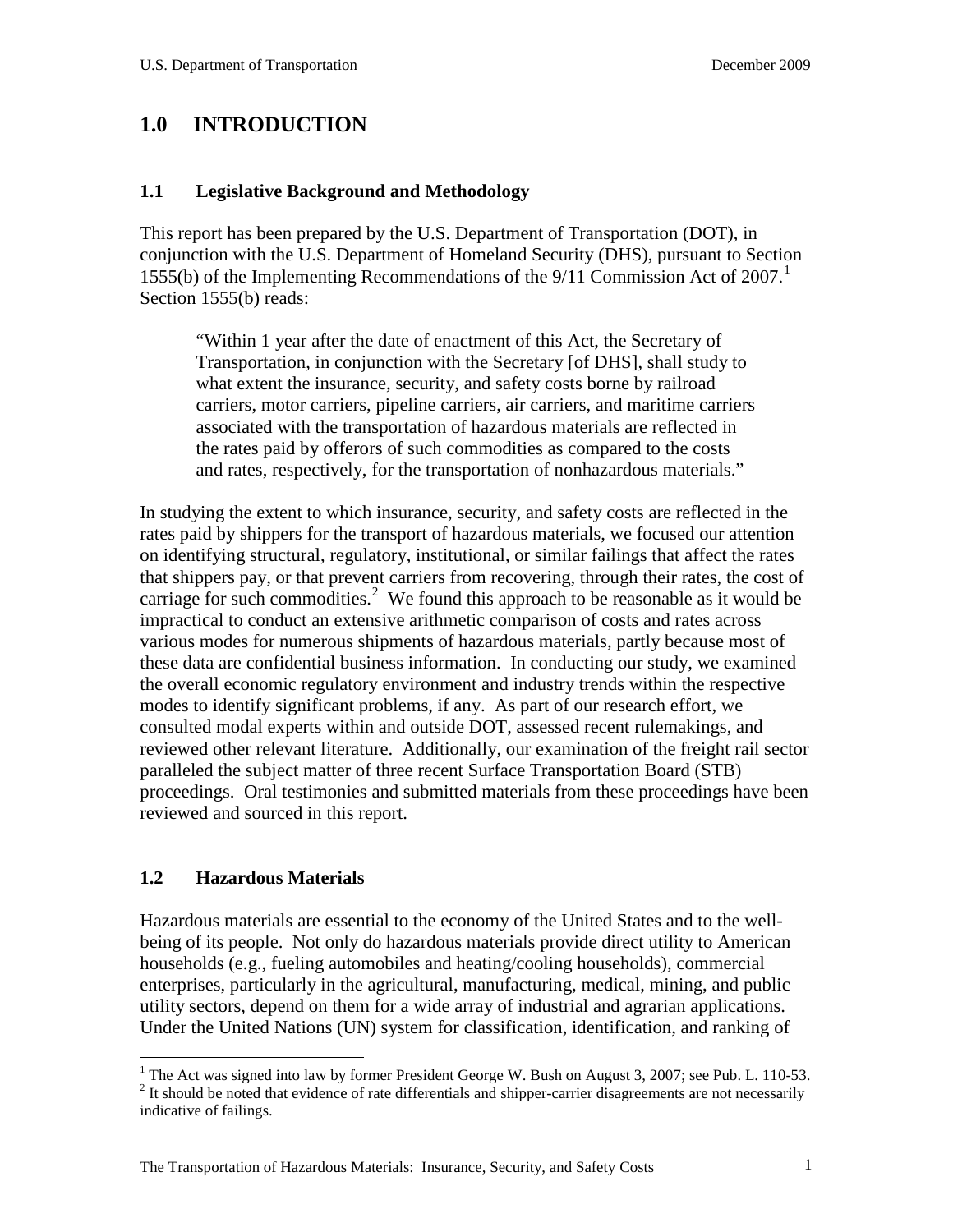hazardous materials, all hazardous substances are divided into nine general classes according to their physical, chemical, and nuclear properties as follows:

Class 1 Explosives and pyrotechnics Class 2 Compressed, flammable, nonflammable, and poison gases Class 3 Flammable liquids Class 4 Flammable solids Class 5 Oxidizers and organic peroxides Class 6 Toxic and infectious materials Class 7 Radioactive materials Class 8 Corrosive materials Class 9 Miscellaneous dangerous substances and articles

Because hazardous materials are often produced distant from their end-use location, producers and consumers depend on the transportation industry to deliver these commodities in a safe, secure, and efficient manner. More than 3 billion tons of regulated hazardous material is transported in this country each year. There are over 800,000 daily shipments of hazardous material that range in quantity from several ounces to many thousands of gallons. While hazardous materials are transported by all modes of transportation, certain commodities are more likely to be transported by particular modes. Understandably, certain commodities are prohibited from being transported by some modes due to the risks posed by the material and the potential severity of an accident. Beyond the nature of the hazardous material being transported, other considerations are also important when determining mode choice, such as shipment quantity, time, rates, modal accessibility, travel distance, and route. Below is a table with 2002 ton-miles of hazardous material shipments, showing, for each hazardous class, the percentages shipped by each mode, derived from the 2002 Commodity Flow Survey  $(CFS)^3$  $(CFS)^3$ 

<span id="page-3-0"></span> $3$  The Commodity Flow Survey (CFS) is the product of a joint effort between DOT (Bureau of Transportation Statistics) and the U.S. Department of Commerce (Census Bureau). Because the results from the 2007 survey have not yet been finalized, and because these surveys are conducted every five years, the 2002 version is the latest available with complete data sets.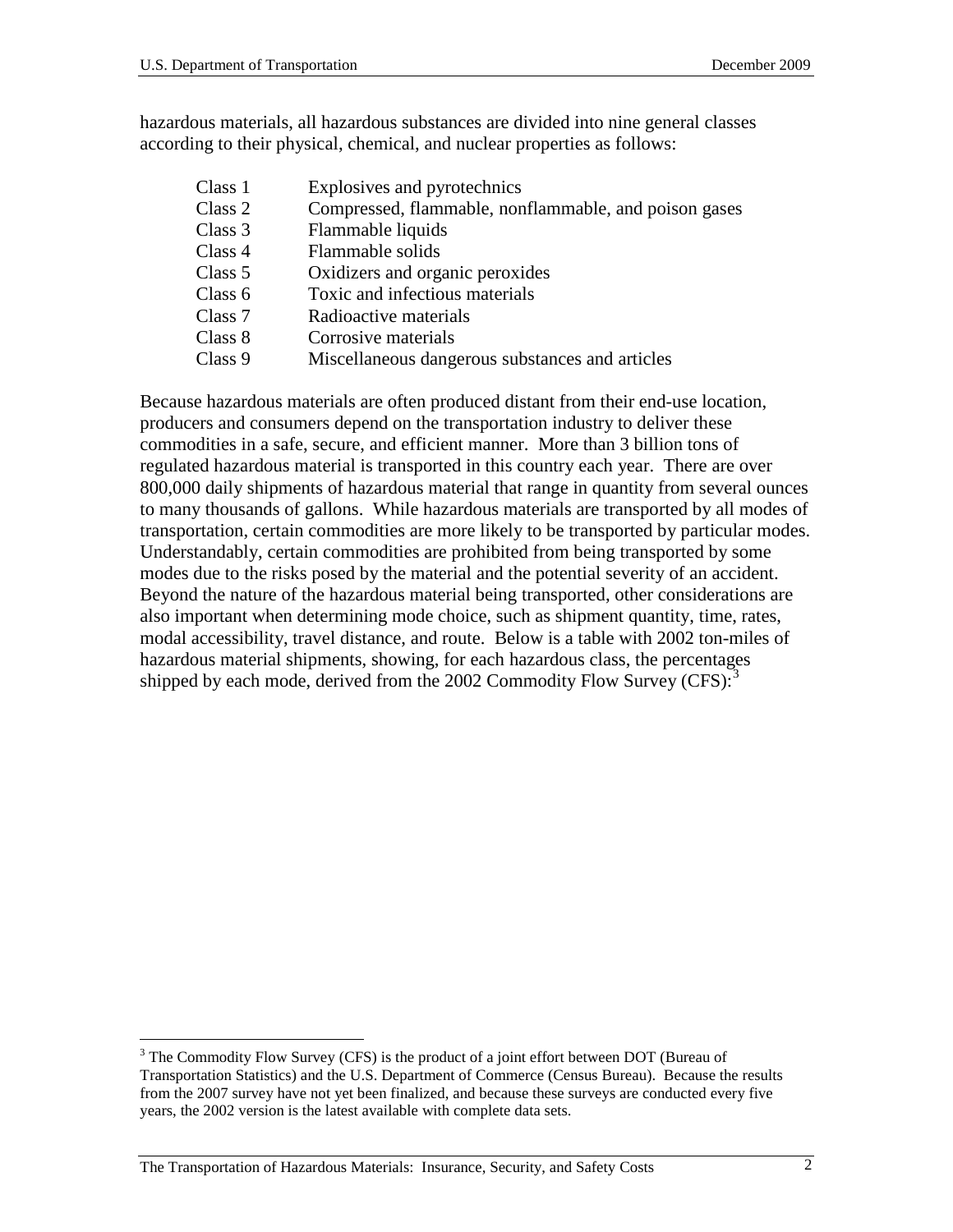|              |                                                       | <b>Ton-miles</b> |                          |                 | <b>Modal Ton-mile Percentage</b> |       |                                 |                   |
|--------------|-------------------------------------------------------|------------------|--------------------------|-----------------|----------------------------------|-------|---------------------------------|-------------------|
| <b>Class</b> | <b>Description</b>                                    | (millions)       | <b>Motor</b><br>Carriage | <b>Aviation</b> | <b>Maritime</b>                  | Rail  | <b>Multiple</b><br><b>Modes</b> | Other/<br>Unknown |
| Class 1      | Explosives                                            | 1.568            | 77.0%                    | 0.1%            | ۰                                | 22.1% | S                               | S                 |
| Class 2      | Gases                                                 | 37,262           | 36.3%                    | S               | 4.7%                             | 44.6% | 0.9%                            | 0.2%              |
| Class 3      | Flammable Liquids                                     | 218,574          | 31.0%                    | S               | 27.7%                            | 11.3% | 4.5%                            | S                 |
| Class 4      | Flammable Solids                                      | 4,391            | 31.6%                    | S               | S                                | 56.2% | S                               | S                 |
| Class 5      | Oxidizers and<br>Organic Peroxides                    | 4,221            | 64.2%                    | S               | ۰                                | 30.8% | S                               | S                 |
| Class 6      | Toxic and<br>Infectious Materials                     | 4,254            | 19.9%                    | S               | S                                | 40.3% | S                               | 0.9%              |
| Class 7      | Radioactive Materials                                 | 44               | 84.5%                    | 3.2%            | ۰                                |       | 12.1%                           | S                 |
| Class 8      | Corrosive Materials                                   | 36,260           | 43.6%                    | S               | 9.0%                             | 43.0% | 3.3%                            | 0.7%              |
| Class 9      | Miscellaneous<br>Dangerous Substances<br>and Articles | 20,153           | 34.3%                    | S               | 15.9%                            | 46.2% | 3.4%                            | S                 |

| Table 1.2: Hazardous Material Modal Choice by Class (2002) |
|------------------------------------------------------------|
|------------------------------------------------------------|

NOTES: "Multiple Modes" refer to shipments that involve two or more modes of transportation. "S" means the figure is unavailable because the estimate does not meet CFS publication standards. A blank cell means that the figure is equal to zero or less than one unit of measure.

#### <span id="page-4-0"></span>**1.3 Insurance, Security, and Safety**

Because hazardous materials frequently traverse densely populated or sensitive areas, where the consequence of an incident could be loss of life and/or serious long-term environmental damage, carriers of such substances are subject to unique insurance, security, and safety considerations and regulations (which typically translate into increased operating costs).[4](#page-4-1) For example, all carriers engaged in the transport of hazardous commodities maintain insurance, and in certain modes, federal regulations specify that carriers of hazardous materials must maintain insurance policies that are sufficient to meet potential liabilities. Because the consequences associated with an incident involving the release of extremely hazardous materials can be especially severe, carriers of these commodities typically maintain coverage in excess of what they do for less-hazardous operations. The actual degree of severity is also contingent on the circumstances surrounding the release (e.g., location of release, time of release, atmospheric conditions, etc.).

Additionally, carriers engaged in the transport of hazardous materials are subject to mandatory compliance with DOT and DHS safety and security regulations. DOT's primary focus is on safety matters, while DHS's primary focus is on security matters. DHS's authority to secure the nation's transportation network is granted under 6 U.S.C. § 202(2). Various DHS regulatory, training, and grant programs are targeted at identifying and mitigating security threats and vulnerabilities on the nation's transportation network, which can pose risk to hazardous material movements, and ensuring that first responders

<span id="page-4-1"></span><sup>&</sup>lt;sup>4</sup> We note that in general, transportation accidents that result in the release of hazardous substances are typically minor and have minimal consequences. In fact, from 1997-2007, less than 40 people died each year from such incidents, across all modes. Incident statistics, by mode, for 1997-2007 are available at: http://phmsa.dot.gov/staticfiles/PHMSA/DownloadableFiles/Files/tenyr.pdf.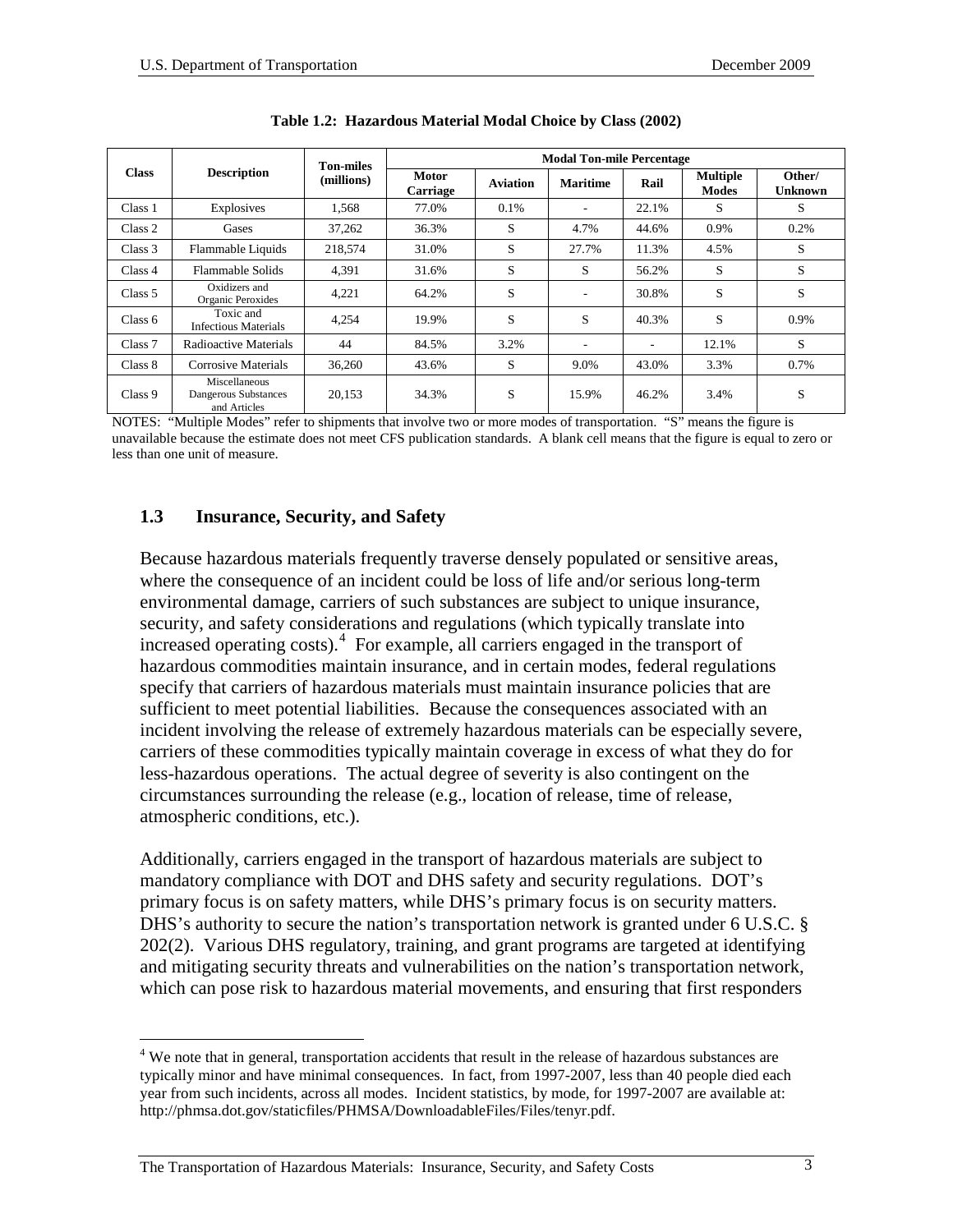are properly trained and equipped to respond to all incidents, including those involving hazards materials.

DOT's authority to regulate the transportation of hazardous materials is granted under 49 U.S.C. § [5](#page-5-1)101 *et seq.* In particular, DOT's Hazardous Materials Regulations (HMR)<sup>5</sup> establish requirements for the safe and secure transportation of hazardous materials in commerce. The HMR are predominately prevention-oriented and focus on identifying safety or security vulnerabilities, reducing the probability and quantity of a hazardous material release, and mitigating the consequences of a release. Specifically, the HMR stipulate appropriate packaging and handling requirements for hazardous materials and require shippers to communicate the material's hazard(s) through use of shipping papers, package marking and labeling, and vehicle placarding. The HMR also mandate training requirements for persons who prepare hazardous materials for shipment, who transport hazardous materials in commerce, or otherwise affect the transportation of hazardous materials by performing functions regulated by the HMR. Additionally, DOT provides planning and training grants to states, territories, and tribes to prepare for and respond to hazardous material transportation incidents.

## <span id="page-5-0"></span>**1.4 Study Summary**

Based on our analysis, for the most part, the relationship of insurance, security, and safety costs to rates paid by shippers of hazardous materials is not of significant concern in the motor carrier, aviation, and maritime sectors.<sup>[6](#page-5-2)</sup> Generally speaking, carriers in these modes have a high degree of discretion in accepting or rejecting hazardous material shipments. When opting to engage in such activities, carriers in these modes are able to charge rates and special handling fees that enable them to recover costs associated with the carriage of such materials. These market conditions, in addition to the lack of accounts of significant dissatisfaction among carriers or shippers over shipping rates, service quality, and service levels, lead us to conclude that market-based rates currently prevail in these sectors and that rates appropriately reflect input costs.

Conversely, we found that within the freight rail sector, shippers and carriers are concerned about the relationship of insurance, security, and safety costs to carriage rates for the transportation of hazardous materials. In particular, the bulk of the controversy centers on hazardous materials classified as "toxic-inhalation-hazard" (TIH).<sup>[7](#page-5-3)</sup> TIH materials are gases or liquids characterized as being extremely hazardous to humans because contact with a concentrated dose could be lethal or, at the very least, lead to adverse health problems. These materials pose special risk during transportation because

<span id="page-5-2"></span><span id="page-5-1"></span> $<sup>5</sup>$  See 49 CFR Parts 171-180.<br><sup>6</sup> Pipelines are not included in this study since pipelines primarily transport hazardous liquids and natural</sup> gas; therefore it is not possible to compare transportation costs for these materials to those for nonhazardous materials.

<span id="page-5-3"></span><sup>7</sup> Also commonly referred to as "poisonous-by-inhalation" (PIH) materials; see 49 CFR § 173.132 for regulatory definition of PIH materials.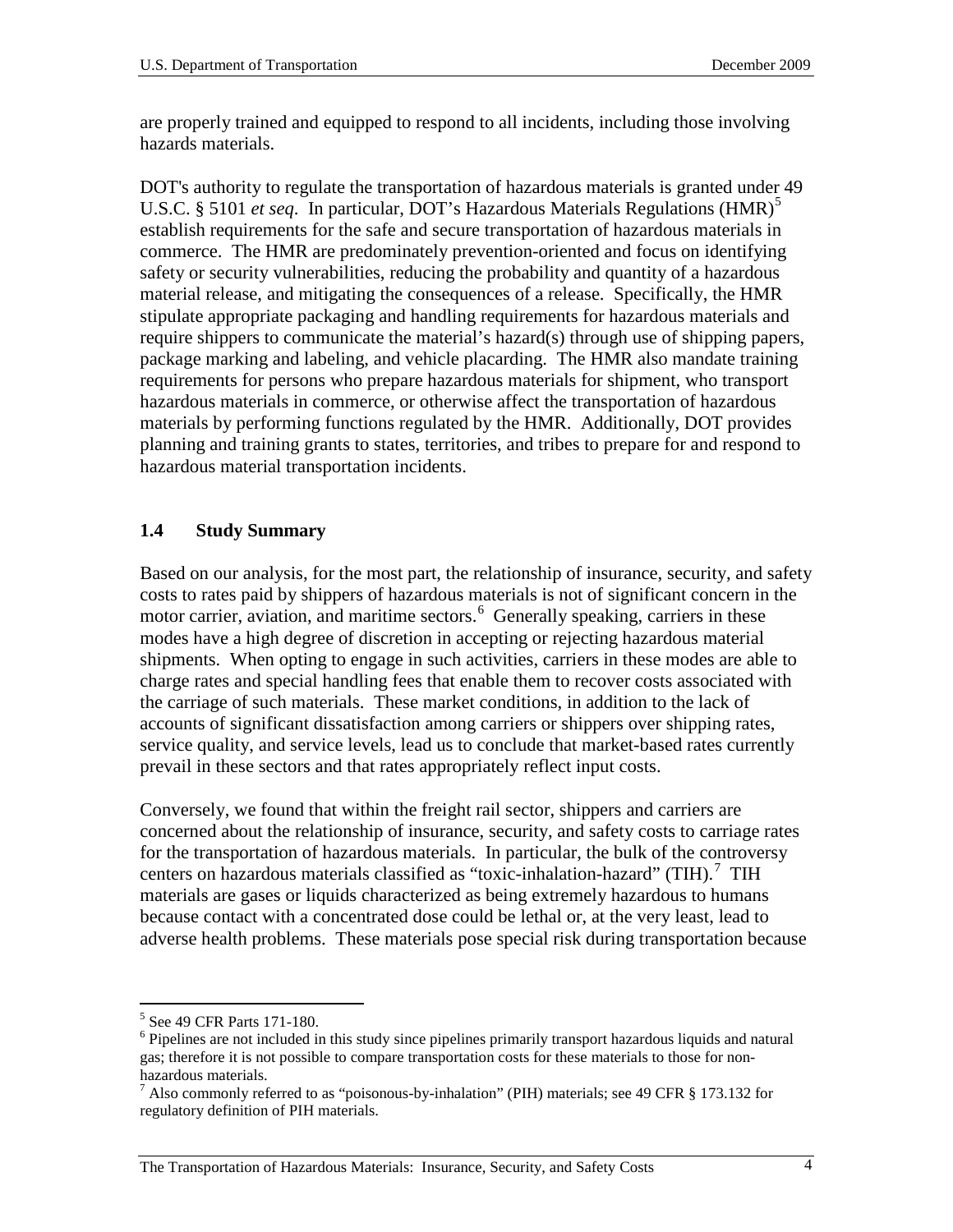an uncontrolled release could endanger a significant number of people. The two most commonly transported TIH commodities are anhydrous ammonia and chlorine.<sup>[8](#page-6-0)</sup>

TIH rail shippers assert that carriage rates are too high, while rail carriers contend that current rates are a reflection of the costs associated with the handling of TIH materials – specifically rising insurance costs. TIH rail carriers, which include all seven Class I railroads and a number of Class II and III railroads,  $\degree$  claim that despite the high cost of insurance, policies still do not provide a level of risk coverage sufficient to cover the potential "ruinous liability" resulting from an event involving the release of TIH materials while en route. Given these circumstances, rail carriers have long argued that they should be exempt from their "common carrier obligation" to haul TIH material, or any extremely hazardous material for that matter, unless afforded some form of liability protection. From a public policy standpoint, if a major railroad were forced into bankruptcy due to liability claims in excess of its liability coverage, it could lead to disruptions in service for shippers, which could, consequently, have a negative impact on the nation's economy – though how severe an impact it would have is uncertain. We expand on this issue in Section 4.0 of this report, but first we provide a brief review of each major mode of transportation in the following section.

<span id="page-6-0"></span><sup>&</sup>lt;sup>8</sup> Anhydrous ammonia is a TIH gas, vital to agricultural product producers as a nitrogen-based fertilizer and to coal-based power producers as a pollution control substance. Chlorine is also a TIH gas, used for a wide variety of commercial and industrial purposes, including water purification.

<span id="page-6-1"></span><sup>&</sup>lt;sup>9</sup> The STB classifies railroads according to annual revenue generation: As of 2006, Class I railroads are carriers that generate \$359.68 million or more, Class II railroads are carriers that generate \$28.8 million or more, and Class III railroads are carriers that generate less than \$28.8 million. Class I railroads transport the vast majority of the TIH ton-miles.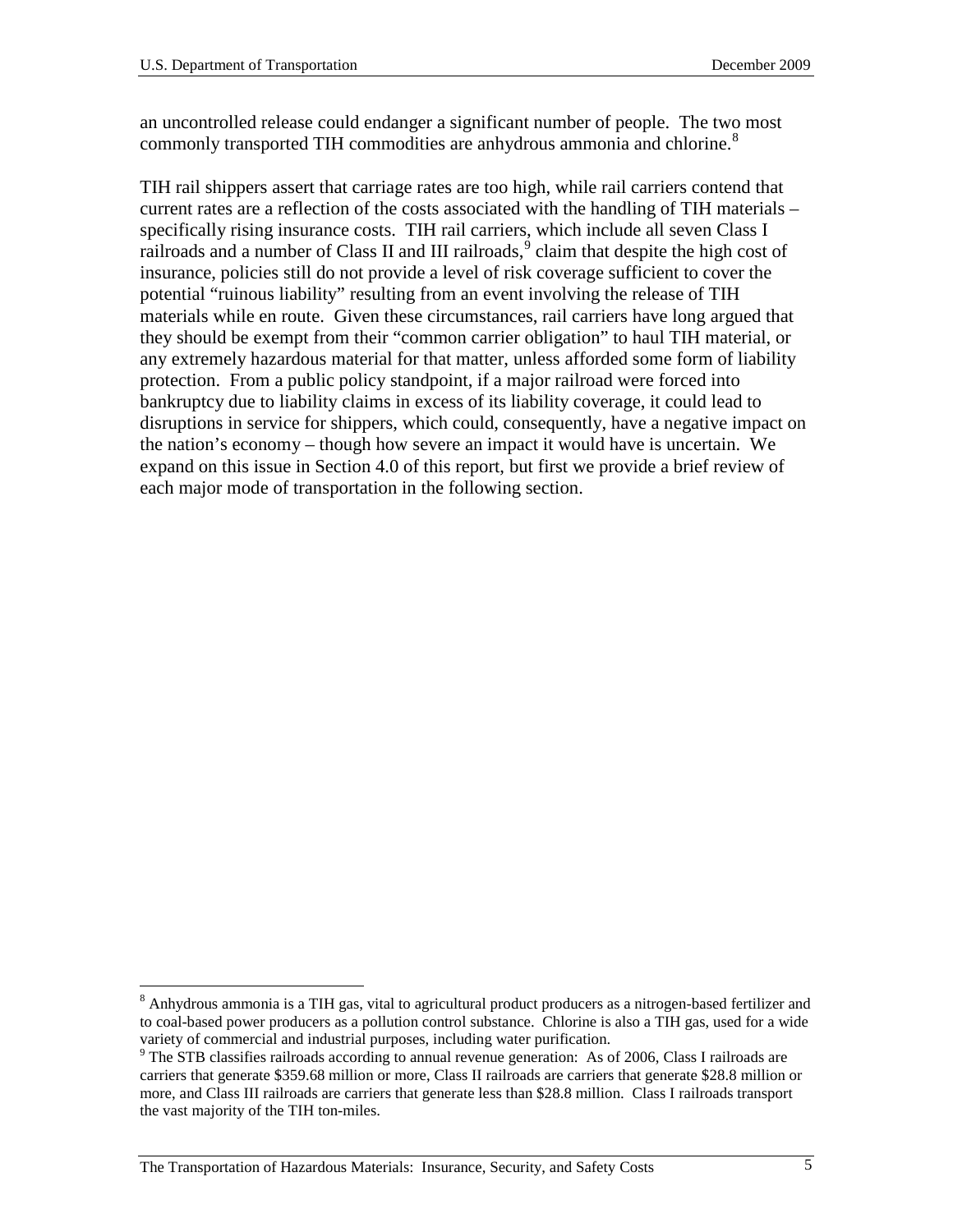## <span id="page-7-0"></span>**2.0 MODAL REVIEW**

#### <span id="page-7-1"></span>**2.1 Motor Carriage**

The Motor Carrier Act of 1980 abolished most of the common carrier restrictions that existed in the trucking industry prior to enactment, resulting in the deregulation of the industry. There are virtually no rate regulations or restrictions on exiting the industry, and there are only nominal requirements to enter the industry. Generally, motor carriers have discretion to accept or reject hazardous material shipments. If a carrier does choose to haul hazardous materials, it is permitted to charge rates that allow it to recover its operating costs. However, motor carriers engaged in hazardous material transportation are subject to specific HMR requirements, in addition to broader Federal Motor Carrier Safety Administration (FMCSA) safety regulations.<sup>[10](#page-7-3)</sup>

Among the various FMCSA regulations is a requirement for all motor carriers to maintain liability insurance.<sup>11</sup> The American Trucking Association (ATA) recently formed a task force, known as the Insurance Task Force (ITF), to assist motor carriers in acquiring affordable insurance. A recent investigation into insurance costs led the ITF to conclude that the current state of tort law inflates insurance premiums due to the potential for "outrageous and unfair verdicts" that result in plaintiffs being awarded high sums in punitive damages.[12](#page-7-5) At various times in the past, lack of liability insurance has been a problem in the trucking industry, $13$  but at this time the availability of liability insurance does not appear to be a problem.

Due to the large universe of registered hazardous materials carriers (more than 25,000), the absence of rate regulation in the sector, and the lack of any obvious accounts of either carrier or shipper dissatisfaction, we conclude that market-based rates currently prevail in this sector and that rates appropriately reflect input costs.

## <span id="page-7-2"></span>**2.2 Aviation**

The hazardous material market within the aviation sector is relatively small due to regulatory and commercial limitations. Given the potential severity of an accident, airfreight carriers are limited by regulation in the types and quantities of hazardous materials they may carry and rarely transport extremely hazardous materials. Like motor carriers, air carriers have a high degree of discretion in accepting shipments and typically charge higher rates and special fees when hauling hazardous materials to compensate for special handling and security requirements. According to an Air Transport Association

<span id="page-7-6"></span><span id="page-7-5"></span><sup>12</sup> According to the ITF; see: http://www.truckline.com/AdvIssues/Litigation/Pages/TortReform.aspx.<br><sup>13</sup> See, for example, "Motor Carriers: The Availability of Environmental Restoration Insurance" (GAO/RCED-86-150BR, May 19, 1986).

<span id="page-7-4"></span><span id="page-7-3"></span><sup>&</sup>lt;sup>10</sup> Federal Motor Carrier Safety Regulations (FMCSR); see 49 CFR Parts 390 – 397.<br><sup>11</sup> In order to operate legally, motor carriers are required by federal regulation to carry insurance policies, or surety bonds, sufficie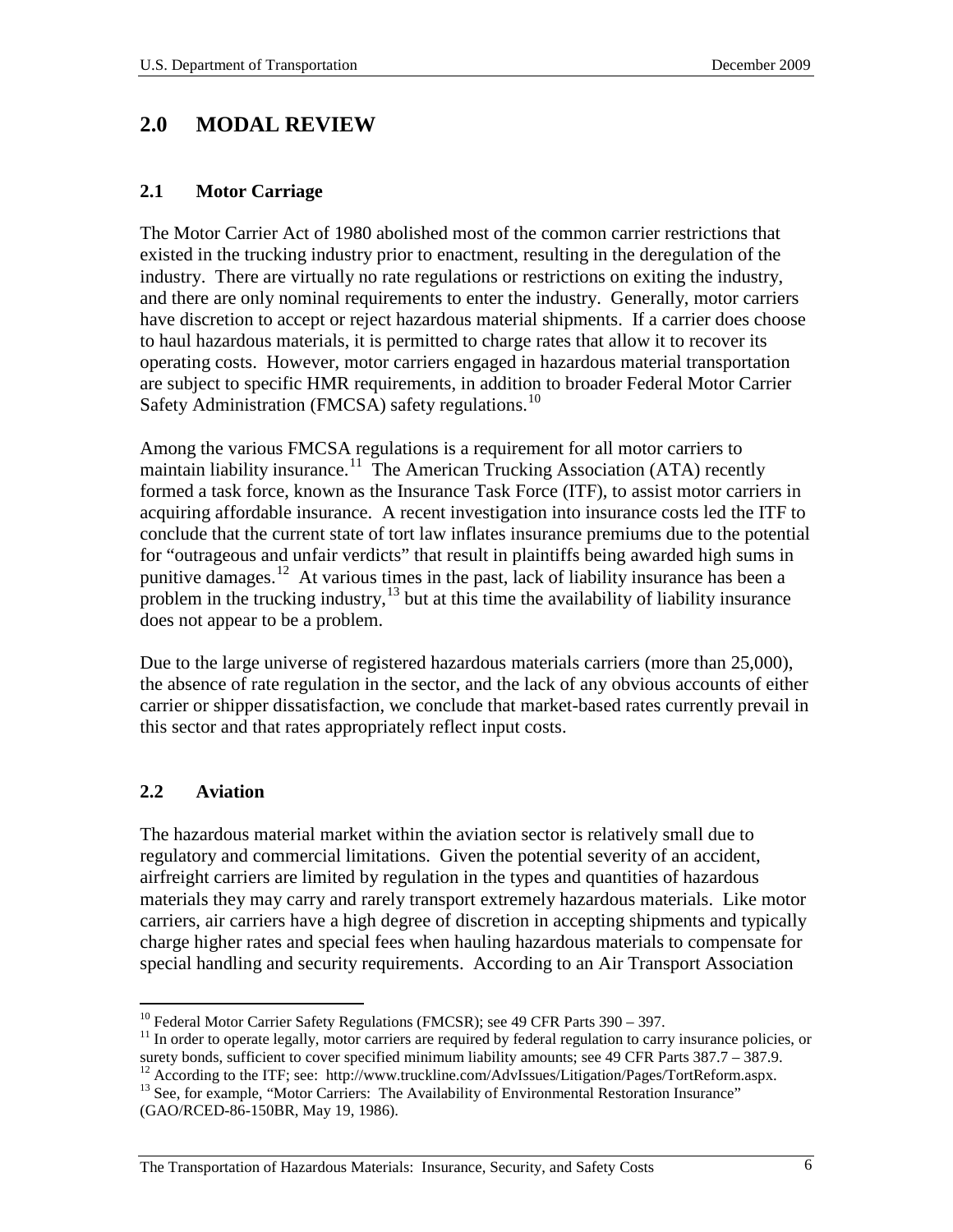(ATA) representative we interviewed as part of this study, shippers typically tolerate these higher rates and fees as they recognize that there are legitimate challenges involved in the air transportation of hazardous materials. Given these circumstances, we conclude that the current state of the hazardous material market within the aviation sector, as limited as it is, is meeting the needs of shippers and carriers, and that both parties seem satisfied with service levels, service quality, and rates.

#### <span id="page-8-0"></span>**2.3 Maritime**

Every year, the maritime sector (international, coastal, and inland waterways) transports large volumes of hazardous material in a safe and secure manner. We found, in our review of the sector, that the majority of carriers are able to recoup the insurance, security, and safety costs associated with the transportation of hazardous materials. However, we also found that in recent times, the maritime sector has experienced significant regulatory changes with the implementation of the Maritime Transportation Security Act of 2002.<sup>14</sup> These changes have caused some reluctance on the part of carriers to accept certain hazardous materials for transport, such as explosive and radioactive materials. Explosive and radioactive materials are typically shipped in lower volumes, require specialized training for the crew, and require additional safety and security measures that can decrease the motivation of carriers to accept such shipments. But for other classes of hazardous materials, service is available, and shippers and carriers seem content with the status quo.

#### <span id="page-8-1"></span>**2.4 Rail**

Our review of the freight rail sector revealed significant discontent between shippers and carriers of hazardous materials. While rate and competition disputes between rail carriers and shippers are routine in all commodity classes, the problem appears to be especially contentious for hazardous commodities classified as TIH materials. Shippers and carriers are currently at odds over the rates, and to a lesser extent, service quality, of TIH shipments. Shippers of TIH material complain that carriage rates are high while carriers contend that rates are a reflection of the operating costs associated with the transport of these extremely hazardous materials. More specifically, carriers argue that liability exposure, particularly in the post-*9/11* environment, is high, and that insurance costs have increased accordingly. Furthermore, carriers claim that the current state of the commercial rail insurance market does not provide adequate liability coverage for potential catastrophes involving TIH materials and other extremely hazardous commodities. $15$ 

<span id="page-8-3"></span><span id="page-8-2"></span><sup>&</sup>lt;sup>14</sup> See Pub. L. 107-295.<br><sup>15</sup> While the focus of this report is on TIH materials, many non-TIH hazardous materials pose serious threat during transit and can have significant liability implications as well. For example, a 1997 incident involving the release of butadiene from a rail car in New Orleans resulted in punitive damages in the amount of \$850 million, reduced from an initial award of \$2.5 billion; see: *In re New Orleans Train Car Leakage Fire Litigation,* 671 So.2d 540, 95-2710 (La.App. 4 Cir. 1996), *cert. denied*, 519 U.S. 1009 (1996). We note though that while chemicals such as butadiene are highly volatile, they do not pose the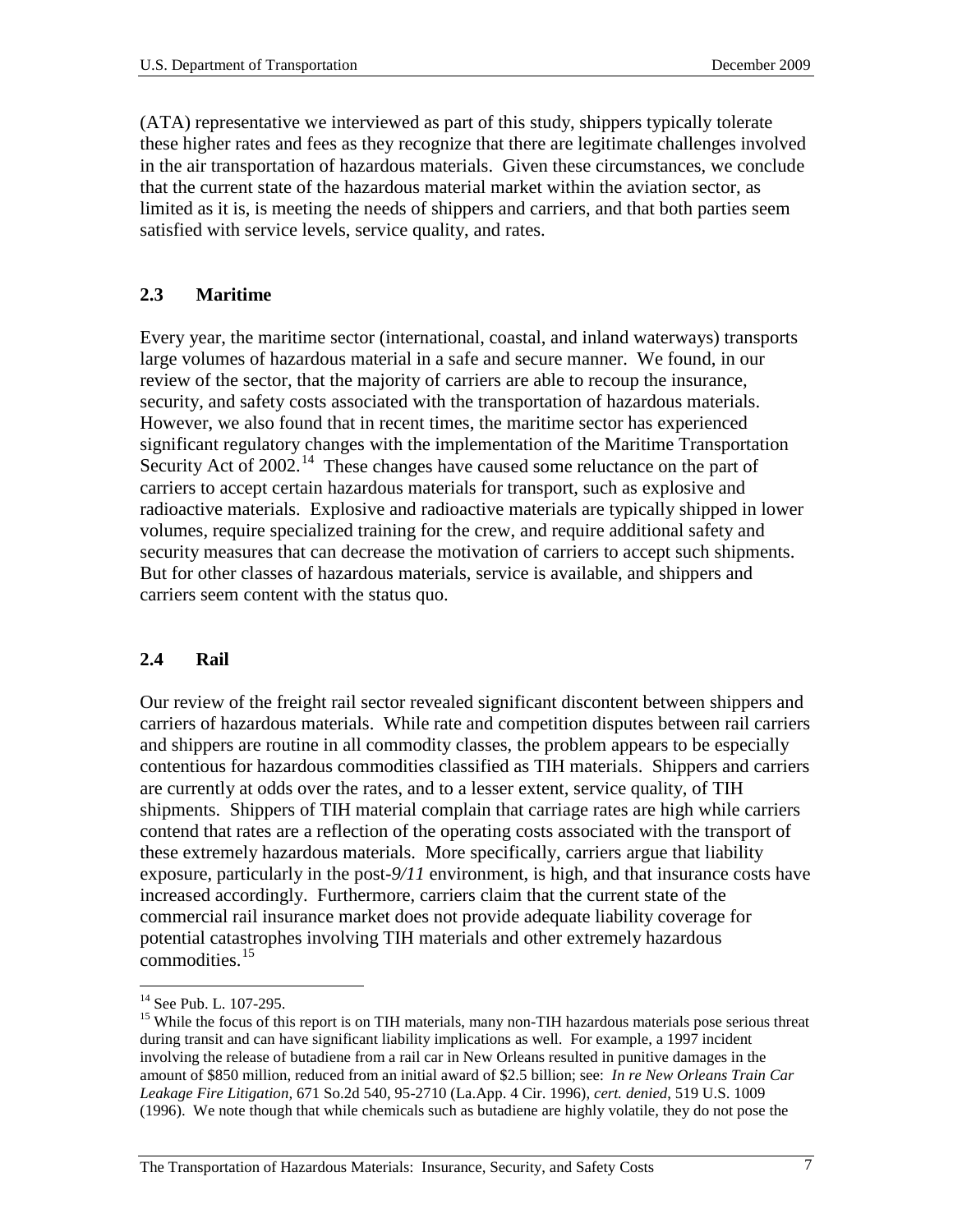We elaborate on these industry conditions in the following section and discuss public policy implications and possible adjustments in the subsequent section.

 $\overline{a}$ 

same the degree of risk during transit as TIH materials, and as such are not considered a source of controversy in this report.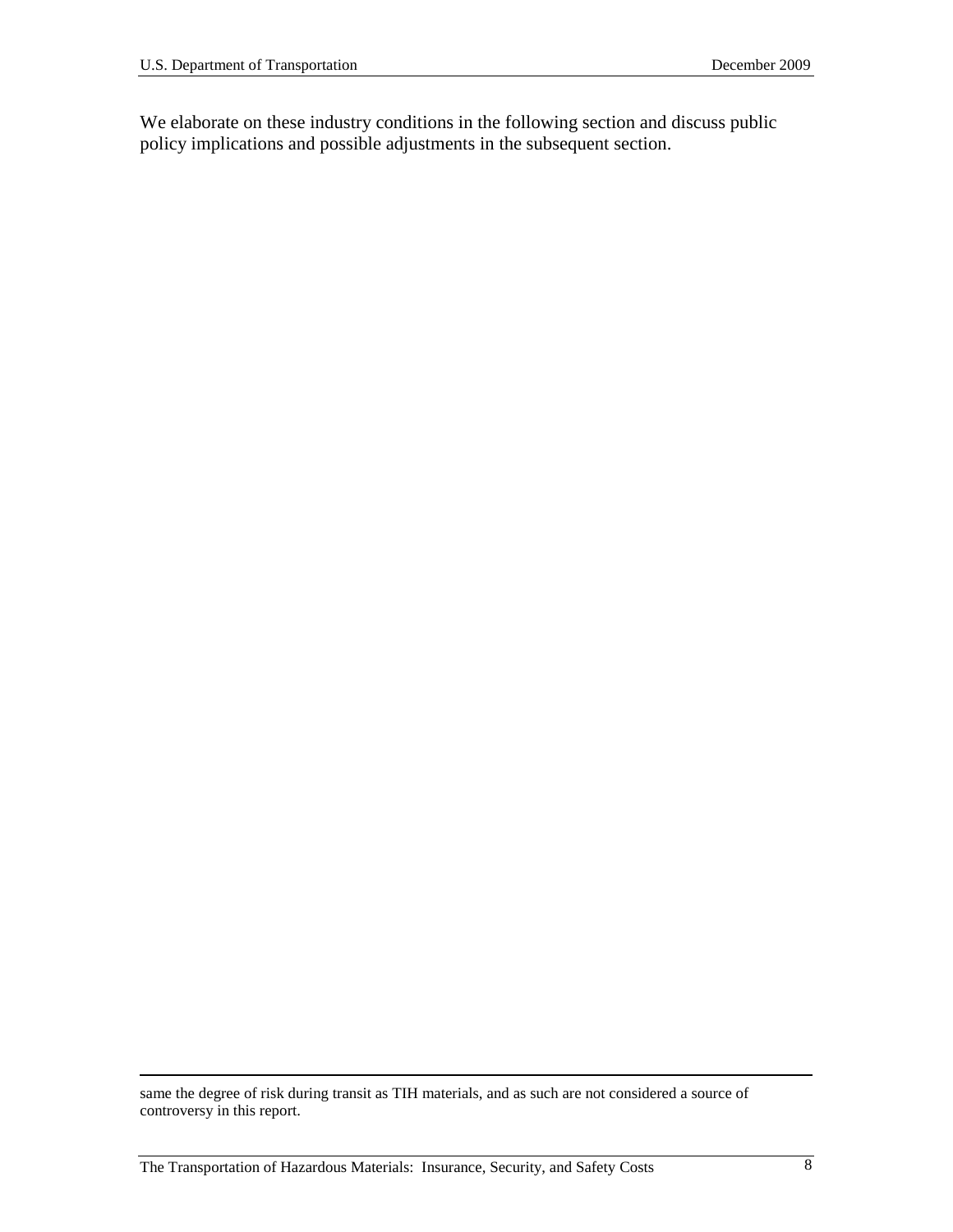# <span id="page-10-0"></span>**3.0 RAIL SHIPMENT OF HAZARDOUS MATERIALS**

#### <span id="page-10-1"></span>**3.1 Freight Rail Controversy**

While a number of hazardous materials are transported by rail, it became evident in the course of our examination that the majority of the controversy centers on bulk shipments of hazardous materials classified as "toxic-inhalation-hazard" (TIH). Roughly 100,000 carloads of TIH material are transported by rail annually – 80% of which are either anhydrous ammonia or chlorine loads. At this point, there is no indication of significant discontent between rail carriers and shippers over the shipment of non-TIH materials.

Shippers of TIH commodities contend that current rail shipping rates are unjustifiably high and that these rates are continuing to increase. While TIH material shippers recognize that there are unique costs associated with the transportation of highly hazardous materials – particularly insurance, security, and safety costs – they believe that shipping rates charged by carriers do not accurately reflect actual input costs. More specifically, shippers claim that the current insurance cost pass-through is unjustifiably high. In addition to rate hikes, some carriers have also introduced surcharges for TIH shipments.<sup>[16](#page-10-2)</sup> According to their written testimonies in the recent STB proceeding titled "Common Carrier Obligation of Railroads – Transportation of Hazardous Materials" (Ex Parte No. 667 [Sub-No. 1]), some shipper organizations believe that increased shipping rates and the introduction of surcharges are designed to price TIH shippers out of the rail market in order to increase capacity for non-TIH shipments that are presumably more profitable and pose less liability risk.

Rail carriers, on the other hand, argue that high rail rates are a reflection of the financial and operational burden associated with the transportation of TIH commodities. In particular, carriers claim that their insurance costs and liability exposure are high and that shipping rates are a reflection of this reality. More pressing, from the rail carriers' perspective, is that despite the high cost of insurance, policies available in the commercial rail insurance market provide risk coverage that is still less than what they believe to be sufficient to protect against the excessive liability risk that TIH movements pose. As such, rail carriers assert that they are forced to "bet the farm" with every TIH movement because if the liabilities from a catastrophic incident are in excess of a railroad's primary insurance coverage, it would likely force the carrier into bankruptcy. Our review of Class I railroads' annual reports confirmed that carriers consider the liability consequences from a hazardous material accident to be among their most significant business risks.<sup>17</sup> Exacerbating the situation for carriers is that the TIH market is not one in which they choose to participate voluntarily, given these risks, but rather is one in which they must participate in accordance with their "common carrier obligation."

<span id="page-10-2"></span><sup>&</sup>lt;sup>16</sup> According to the written testimony of the Agricultural Retailers Association, submitted to the STB in the proceeding titled "Common Carrier Obligation – Transportation of Hazardous Materials" (Ex Parte No.

<span id="page-10-3"></span><sup>677 [</sup>Sub-No. 1]), and as confirmed by a rail insurance broker we interviewed as part of this study. <sup>17</sup> Class I railroads operating in the contiguous United States are required to list their most significant "risk factors" in their Form 10-K filings (see Item 1A).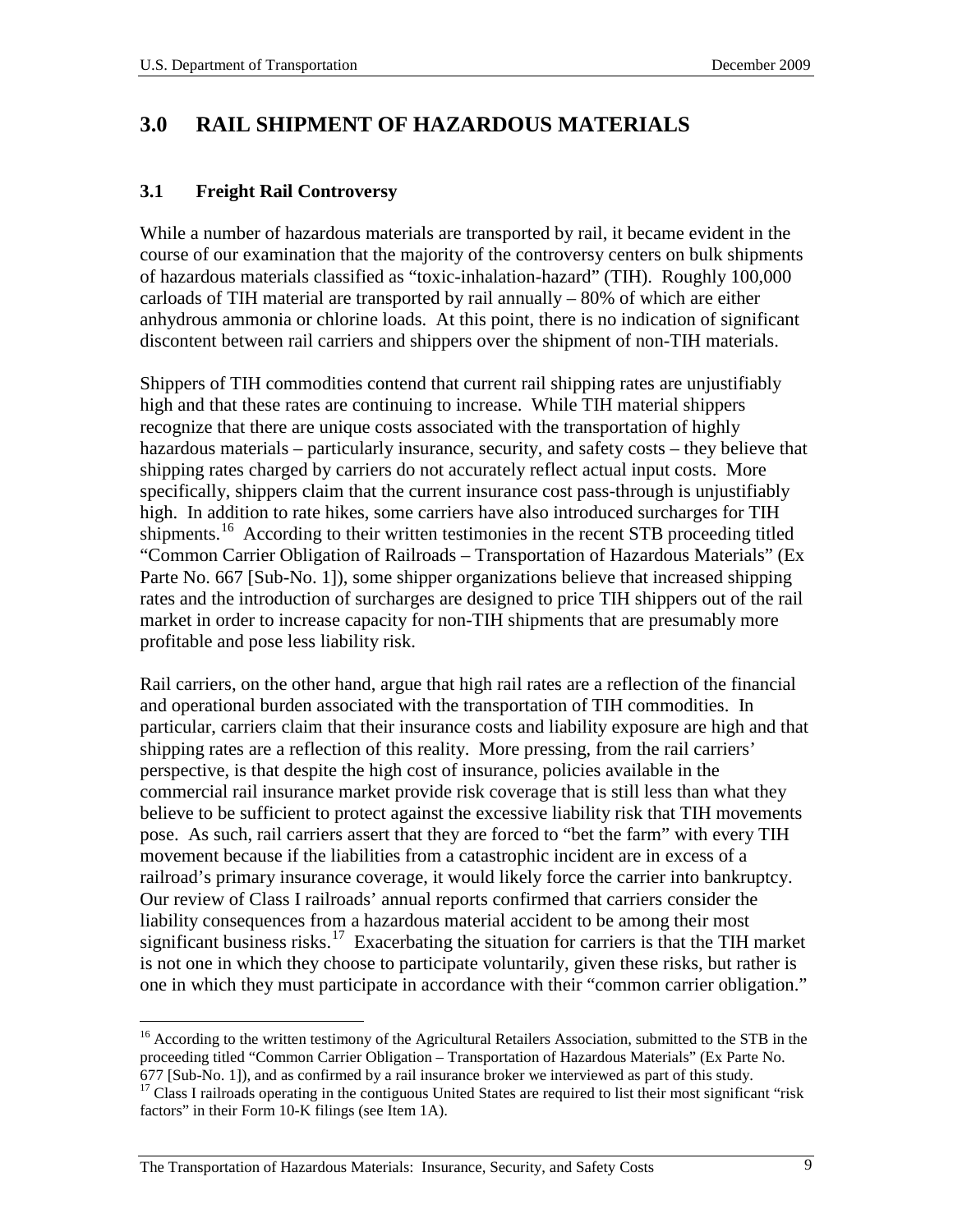#### <span id="page-11-0"></span>**3.2 Common Carrier Obligation**

Common carriers are defined as firms that provide essential services that can be solicited by the general public. Because these firms hold themselves out to the public and because the services offered are in line with the economic interest of society, common carriers are obligated by statute to provide said services upon reasonable request, hence the term "common carrier obligation." In the transportation sector, services refer to the carriage of people and freight. For the freight rail industry, railroads have a common carrier obligation to render service to anyone that requests it in a reasonable fashion. The common carrier obligation for rail carriers, regulated by the STB for rail carriers engaged in interstate commerce, was most recently codified in 1996 and reads in relevant part:

"A rail carrier providing transportation or service subject to the jurisdiction of the Board [STB] under this part shall provide the transportation or service on a reasonable request."<sup>[18](#page-11-1)</sup>

Current interpretation of this statute requires rail carriers to haul all reasonable commodities – including TIH materials. In fact, there are only a handful of exceptions to this requirement.[19](#page-11-2) A number of rulings by the former Interstate Commerce Commission (ICC), the predecessor to the STB, and numerous court decisions have upheld the notion that, as a common carrier, a railroad company may not refuse service because it deems it inconvenient or because the firm's profits are declining. Furthermore, "a carrier may not ask the [STB] to take cognizance of a claim that a commodity is absolutely too dangerous to transport, if there are DOT...regulations governing such transport, and these regulations have been met."[20](#page-11-3) If a railroad attempts to impose additional safety measures over those required by DOT, there is a heavy burden upon the railroad to show that for some reason the presumptively valid DOT regulations are unsatisfactory or inadequate in their particular circumstance.

Nevertheless, the common carrier obligation is not absolute as railroads need to make a profit on the traffic they do carry in order to stay in business in the long-term. To this end, carriers argue that they do not make sufficient profit from TIH movements to compensate for the excessive business risk that they bear. Furthermore, rail carriers have long argued that since the common carrier obligation requires them to provide service on a "reasonable request," they should be allowed to reject TIH shipments as they constitute an "unreasonable request" due to excessive financial risk. For these reasons, rail carriers have long claimed that they should be exempt from their common carrier obligation to

<span id="page-11-2"></span><span id="page-11-1"></span><sup>18</sup> See 49 U.S.C. § 11101(a). <sup>19</sup> See, for example, *Santa Fe Ry. v. Grant Bros.*, 228 U.S. 177 (1913); *Emporium v. New York Cent. R. R.*, 214 I.C.C. 153 (1936); and *Transportation of Circuses and Show Outfits*, 229 I.C.C. 330 (1956). Additionally, the STB has determined that some types of traffic are exempt from its regulation, and as a consequence, do not fall under the common carrier obligation. For example, intermodal traffic is considered exempt since it can move by either rail or truck. In fact, some rail carriers that move intermodal shipments have barred certain types of intermodal chemical shipments; see: Gallagher, John. "Uncommon

<span id="page-11-3"></span>Freight." Traffic World, Oct. 23, 2006. pg. 1.<br><sup>20</sup> See: *Akron, Canton & Youngstown R.R. v. ICC*, 611 F.2d 1162, 1169 (6<sup>th</sup> Cir. 1979).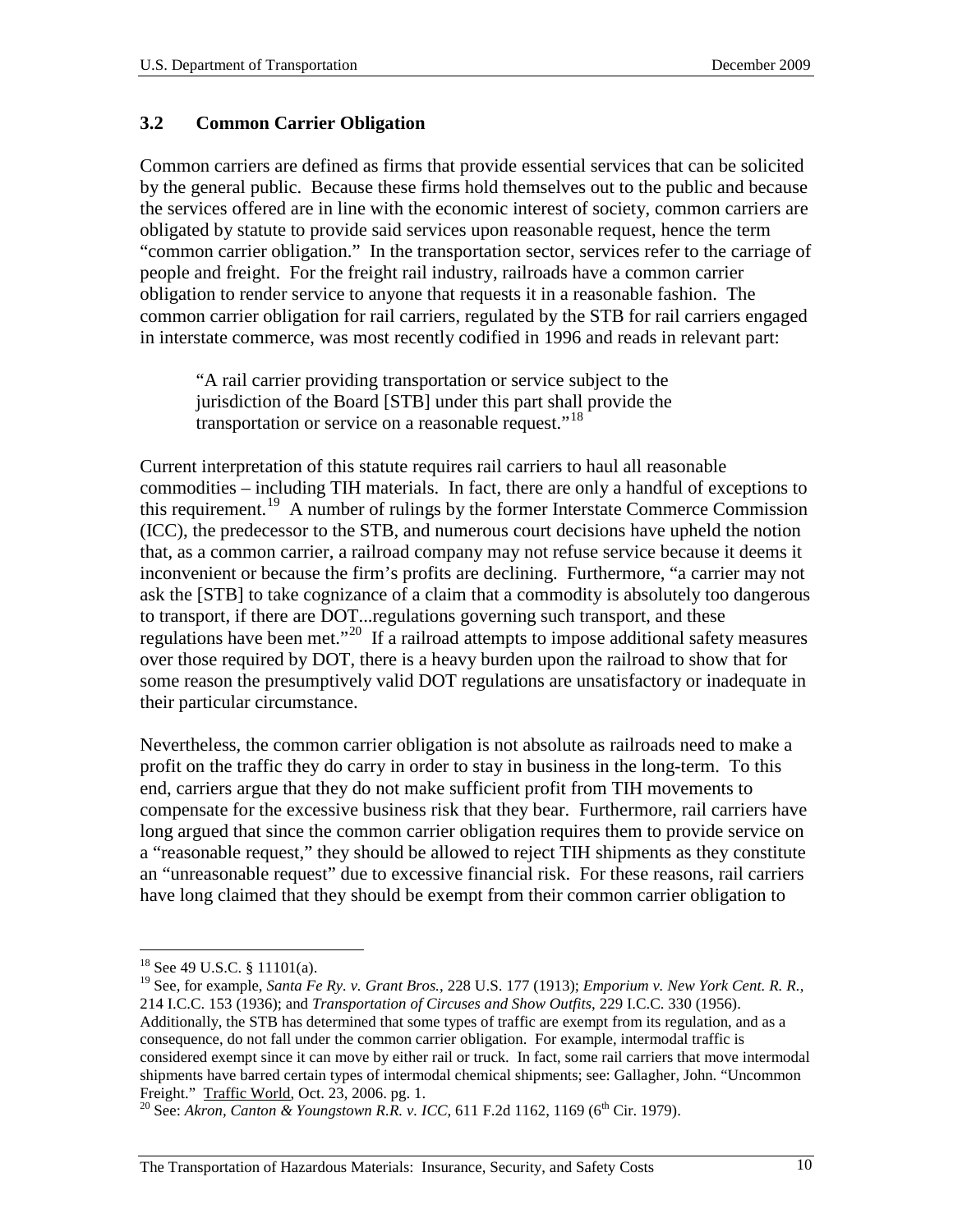haul TIH material, or any extremely hazardous material for that matter, unless afforded some form of liability protection.

In the following sections, we outline in greater detail how safety, security, and liability factors affect the TIH rail market.

## <span id="page-12-0"></span>**3.3 Safety and Security Cost Controversy**

Relative to their share of total freight rail traffic,<sup>[21](#page-12-1)</sup> the financial burden that hazardous material movements impose on railroads is significant, due in part to mandatory compliance with DOT and DHS safety and security regulations. In addition to direct financial costs, compliance with safety and security regulations has raised concerns about unintended consequences that affect some non-hazardous material rail operations. For example, a recently established DOT regulation (described in greater detail below) requiring trains to operate at not more than 50 miles per hour (mph) when hauling TIH materials may diminish the throughput of an entire rail line – compromising the operating efficiency of the rail network as a whole. The cost of delayed freight delivery is in addition to lost revenue from business that could have occurred. But given that this speed restriction is consistent with existing railroad industry standards put into effect prior to adoption of this rule, and that short line railroads' maximum track speeds are generally low for all shipments, this rule should only have a very limited impact on rail network efficiency.

While we found concerns about the costs and operational burdens that federal safety and security regulations impose on rail commerce, we note that the concerns expressed about these regulatory requirements were relatively low and not at the level of a major controversy. Though it is true that such regulations can produce higher costs, they do produce substantial safety and security benefits, and should help to minimize the consequences of rail accidents involving TIH materials, such as those discussed in the next subsection of this report. As part of their ongoing efforts to strengthen, clarify, and improve hazardous material safety and security, DHS and DOT recently adopted four new rail regulations that will likely increase the operating costs of transporting hazardous materials, but which should also reduce the likelihood of rail accidents and mitigate the adverse impacts of accidents when they occur, thus minimizing the risks associated with the movement of hazardous materials:

1. Rail Transportation Security (TSA final rule): $^{22}$  This regulation, published on November 26, 2008 and codified at 49 CFR § 1580.107, requires freight and passenger rail carriers to designate rail security coordinators and report significant security concerns to the Transportation Security Administration (TSA). Freight rail carriers and certain facilities handling rail security-sensitive materials (TIH materials, certain explosives, and certain radioactive materials) are required to

<span id="page-12-2"></span><span id="page-12-1"></span><sup>&</sup>lt;sup>21</sup> Out of the 31.4 million freight rail carloads transported in 2007, 2 million were hazardous material loads. <sup>22</sup> TSA has identified TIH movements as a top security priority due to the high risks they pose; see TSA's Freight Rail Modal Annex, available at: http://www.tsa.gov/assets/pdf/modal\_annex\_freight\_rail.pdf.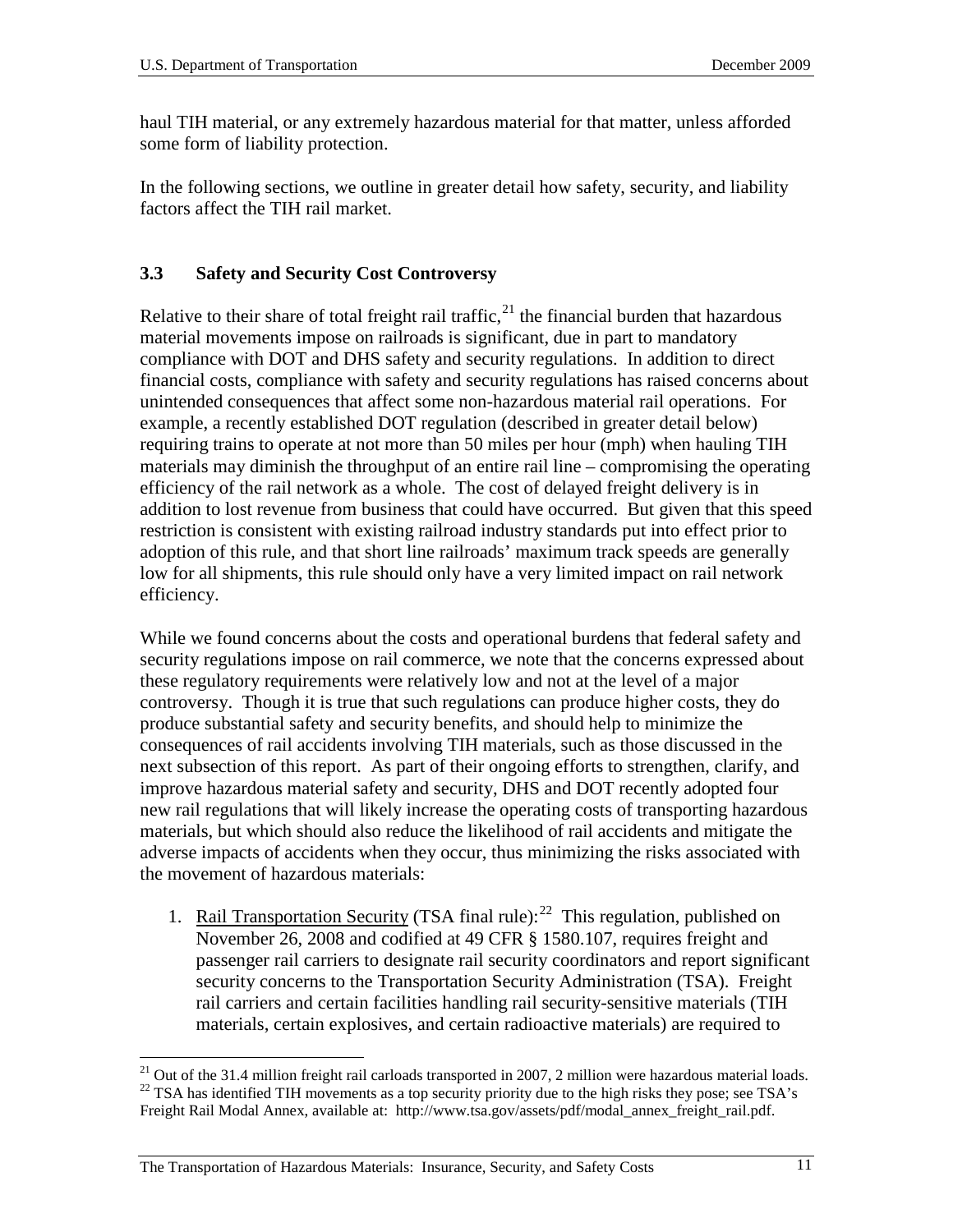report location and shipping information to TSA upon request and implement chain of custody requirements to ensure a positive and secure exchange of the materials. Shippers at any location must physically inspect rail cars prior to loading and must keep the cars in a secure area, with physical security measures, prior to a railroad carrier taking physical custody of the cars. The following rules apply within a high threat urban area  $(HTUA)$ :<sup>23</sup> (1) there must be a positive and secure change of physical custody when transferring rail cars containing securitysensitive materials between carriers, shippers, and receiver facilities; (2) carriers must not leave a rail car unattended in a non-secure area until the receiver accepts custody of the rail car; and (3) receivers must keep rail cars in a secure area until they are unloaded. For a rail car that is transferred to another carrier and may subsequently enter a HTUA, the carrier must adopt procedures to ensure that the rail car is not left unattended at any time during the physical transfer of custody.

- 2. Security Plan Regulation (PHMSA final rule): In a final rule issued in 2003 (49 CFR §§ 172.800-804), the Pipeline and Hazardous Materials Safety Administration (PHMSA) requires persons, including rail carriers, who offer for transportation or transport certain hazardous materials to develop and implement security plans for such transportation. The security plans include an assessment of possible transportation security risks for shipments of hazardous materials and appropriate measures to address the assessed risks. At a minimum, a security plan must address personnel security (such as background checks), unauthorized access to hazardous materials, and security risks of shipments of hazardous materials en route from origin to destination.
- 3. Enhancing Rail Transportation Safety and Security for Hazardous Materials Shipments (PHMSA final rule): In a final rule published on November 26, 2008 (73 FR 721181), PHMSA, in coordination with the Federal Railroad Administration (FRA), adopted new standards governing the routing and handling of highly hazardous rail shipments. The rule requires rail carriers to: (1) compile annual data on certain shipments of TIH, explosive, and radioactive materials (security-sensitive hazardous materials); (2) identify all practicable alternative routes which the railroad has authority to operate; (3) consider possible interchange of the security-sensitive hazardous materials traffic with other railroads; (4) collaborate with state and local officials to identify security risks to high-consequence locations along the routes currently used to transport securitysensitive hazardous materials and the alternative routes; (5) annually assess the safety and security risks of the routes used to transport security-sensitive hazardous materials, as well as the alternative routes, considering a minimum of 27 specified risk factors; (6) after considering mitigation measures to reduce safety and security risks, select the practicable routes that pose the least overall safety and security risks on which to transport security-sensitive hazardous

<span id="page-13-0"></span> $23$  A high threat urban area (HTUA) is a geographic area warranting special consideration based on population and risk assessment data; TSA has identified 46 HTUAs throughout the U.S.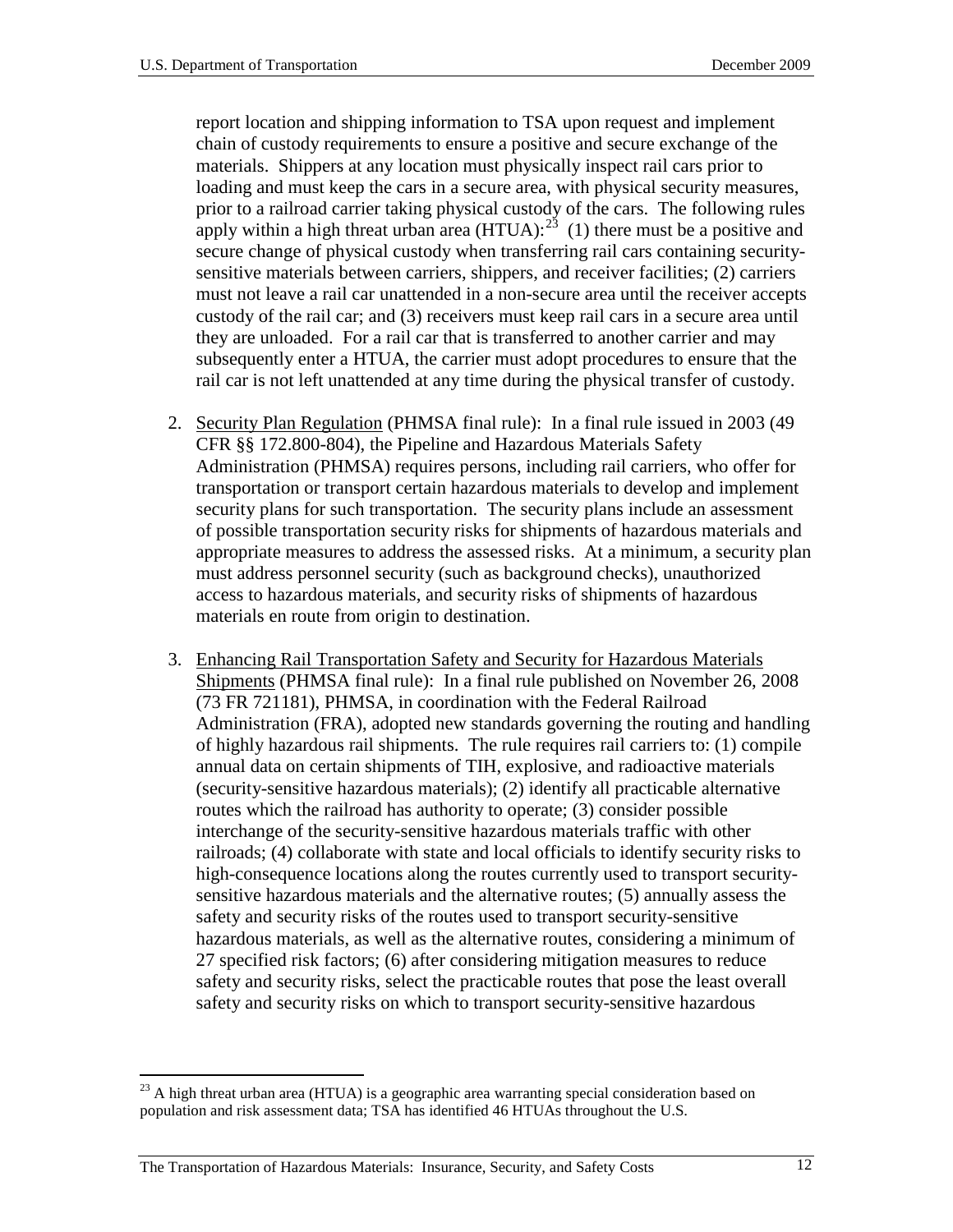materials;<sup>[24](#page-14-0)</sup> (7) address en route storage and delays in transit;<sup>[25](#page-14-1)</sup> and (8) inspect placarded hazardous material rail cars for signs of tampering or suspicious items. FRA has issued a companion regulation that states that if the carrier's chosen route is found to be unsatisfactory, the FRA Associate Administrator for Safety, in consultation with PHMSA, TSA, and the STB, may require the use of an alternative route until such time as identified deficiencies in the original route selection are satisfactorily addressed. FRA expects to use this authority only in exigent circumstances.

4. Improving the Safety of Railroad Tank Car Transportation of Hazardous Materials (PHMSA final rule): In a final rule published on January 13, 2009 (74 FR 1769), PHMSA, in coordination with FRA, adopted enhanced safety standards for tank cars used to transport TIH materials, including: (1) more rigorous tank car design standards for head and shell impacts; (2) improved standards for tank nozzles and top fittings protection; (3) a 50 mph speed restriction for trains hauling one or more loaded, placarded TIH tank cars; and (4) an allowance to increase the gross weight of tank cars that meet the enhanced tank-head and shell standards. By the Association of American Railroads' (AAR) own calculations, the new standards should lower by more than 70% the likelihood of a hazardous substance release in the event of an accident.<sup>26</sup> FRA and PHMSA are continuing to conduct research designed to support additional performance standards for tank cars carrying TIH materials.

We also note that Congress recently passed legislation, the Rail Safety Improvement Act of 2008 (RSIA), $^{27}$  $^{27}$  $^{27}$  which mandates roughly 40 railroad safety rulemakings, studies, and model state laws. Among its many measures, the RSIA adjusts the hours of service for train crews, dispatchers, and signal employees (which should decrease employee fatigue), requires major railroads to establish proactive, safety risk reduction programs, and requires Class I railroads to install, by the end of 2015, positive train control (PTC) systems on their mainlines that carry TIH materials and/or regularly scheduled intercity or commuter rail passenger transportation.<sup>[28](#page-14-4)</sup> As the new RSIA-required safety measures are implemented, they should result in significant improvements in railroad safety, including the safe movement of TIH materials, thereby reducing the railroads' liability exposure.

<span id="page-14-0"></span> $24$  Railroads can elect to make their initial routing decisions by September 1, 2009, based on analysis of sixmonth data, or make their decisions by March 31, 2010, based of full year 2008 data.

<span id="page-14-1"></span><sup>&</sup>lt;sup>25</sup> This requirement supplements PHMSA's 48-hour rule (codified at 49 CFR  $\S$  174.14). The 48-hour rule imposes a duty on carriers to expedite the transportation of hazardous materials by rail. The rule generally requires that carriers forward shipments of hazardous materials promptly and within 48 hours after acceptance at the originating point, or receipt at any vard, transfer station, or point of interchange.

<span id="page-14-2"></span><sup>&</sup>lt;sup>26</sup> See: "Railroad Industry Applauds New Rule to Strengthen Tank Cars: DOT Rule Follows Standards Developed by AAR Tank Car Committee" AAR press release: Jan. 14, 2009; available at:

<span id="page-14-4"></span>

<span id="page-14-3"></span>http://dev.aar.org/AAR/Pressroom/PressReleases/2009/01/010409\_FRA\_tank\_car.aspx.<br><sup>27</sup> See Pub. L. 110-432.<br><sup>28</sup> PTC is a communication-based surveillance system that is designed to prevent train-on-train collisions, train over speed conditions, intrusion into track maintenance work zones, and prevention of trains moving through misaligned switches. Though PTC systems will be costly, they will result in safety improvements.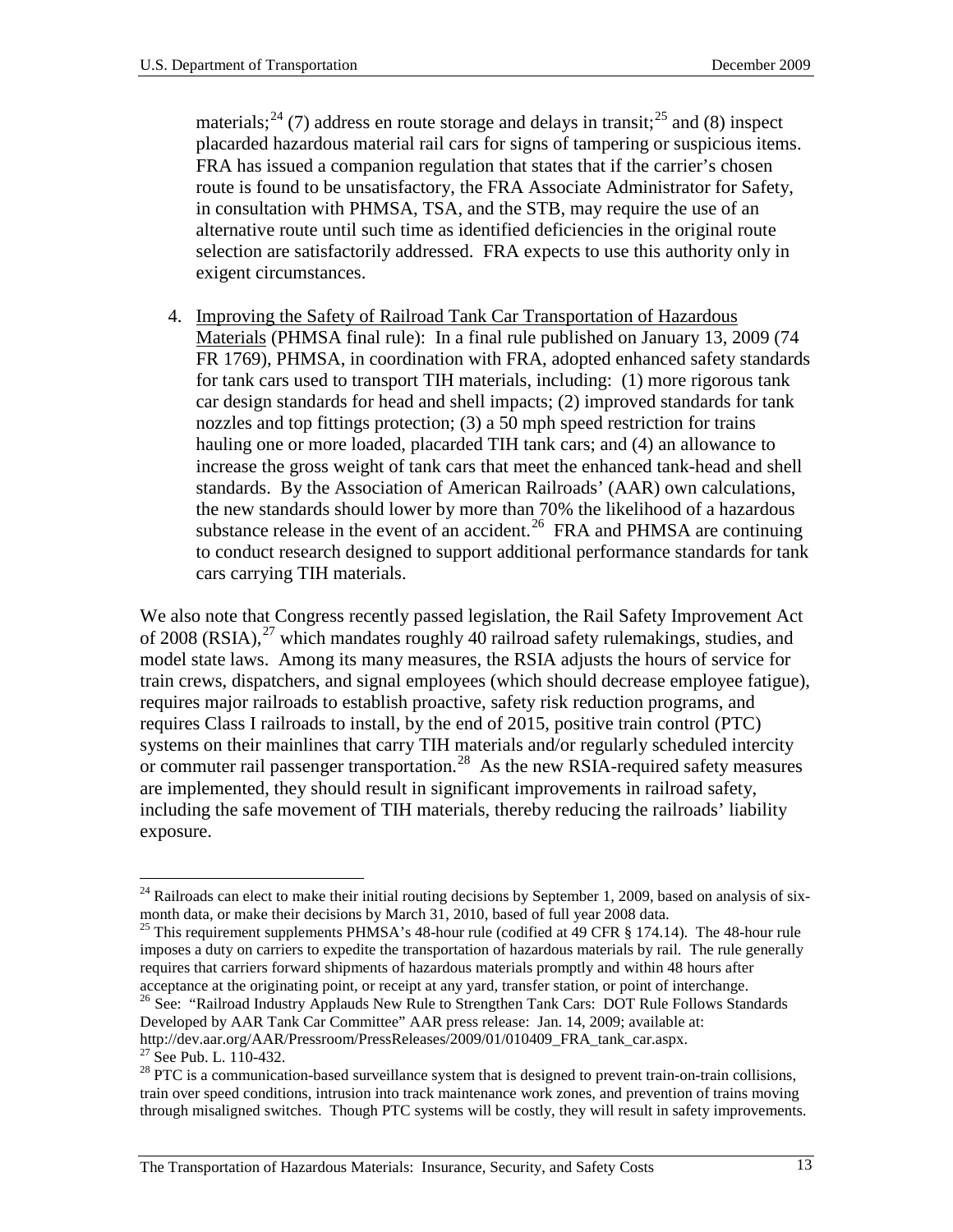We found that increased safety and security regulatory costs can generally be passed through to shippers, so we do not expect these new requirements to create a gap or markup between costs and rates. In short, shippers seem to acknowledge that the risks associated with the transportation of hazardous materials warrant stringent handling and transportation controls and appear willing to absorb the costs of these controls in the form of higher rates. In fact, all stakeholders interviewed for this study indicated that they work closely with their counterparts (i.e., carriers or shippers) on a continual basis to enhance the safety and security of hazardous movements. Given these circumstances, we find that there is no basic failure or major dissatisfaction in how safety and security costs are reflected in shipping rates for hazardous materials.

#### <span id="page-15-0"></span>**3.4 Rail Liability and Insurance Controversy**

Based on our analysis, the most controversial factors that affect rail rates for the shipment of hazardous materials are insurance and liability considerations. Rail carriers maintain that TIH movements involve grave risk that can only be partially mitigated by regulations, and that can only partially be covered by insurance. Railroads argue that while incidents that result in the release of TIH material are extremely rare, given DOT and DHS's stringent safety and security regulations, they do occur. Railroads are quick to point out that it is virtually impossible to guard America's rail network from all security threats and safety vulnerabilities, given the nature, size, and openness of rail operations, and that incidents can occur as a result of third party actions, such as track obstructions or even terrorism. Furthermore, hazardous materials are often shipped on trains that share the same right-of-way used by intercity or commuter passenger trains. While the National Railroad Passenger Corporation (Amtrak), various commuter rail agencies, and freight railroads all have good safety records, the mixing of passenger and freight trains on the same right-of-way entails certain risks, which can have significant liability consequences.<sup>[29](#page-15-1)</sup>

While a "nightmare scenario" that would result in ruinous liability is highly improbable, we realize that it is not completely impossible either – given the right circumstances. Indeed, incidents in the recent past highlight the fact that such events occur and can have significant liability consequences:  $30$ 

• Minot, ND – On January 18, 2002, 31 Canadian Pacific Railway (CP) rail cars derailed as a result of a cracked joint bar.<sup>[31](#page-15-3)</sup> Among the derailed cars were 5 tank

<span id="page-15-1"></span> $29$  Federal law (49 U.S.C. § 28103) caps awards of all rail passengers against all defendants arising out of a single accident or incident involving rail passenger transportation to \$200 million; however, this cap does not cover third party liability claims. As a condition of using their right-of-way, freight railroads typically require Amtrak and commuter rail agencies to procure insurance and enter into liability arrangements to protect the freight railroads in the event of an accident. The United States Government Accountability Office (GAO) has submitted a report to Congress on this topic titled "Many Factors Influence Liability and Indemnity Provisions, and Options Exist to Facilitate Negotiations" (GAO-09-282; February 2009).<br><sup>30</sup> Additional information on these incidents can be obtained from corresponding National Transportation

<span id="page-15-3"></span><span id="page-15-2"></span>Safety Board (NTSB) Railroad Accident Reports; available at: http://www.ntsb.gov/publictn/R\_Acc.htm. <sup>31</sup> A "joint bar" is a bracket that connects two rail sections.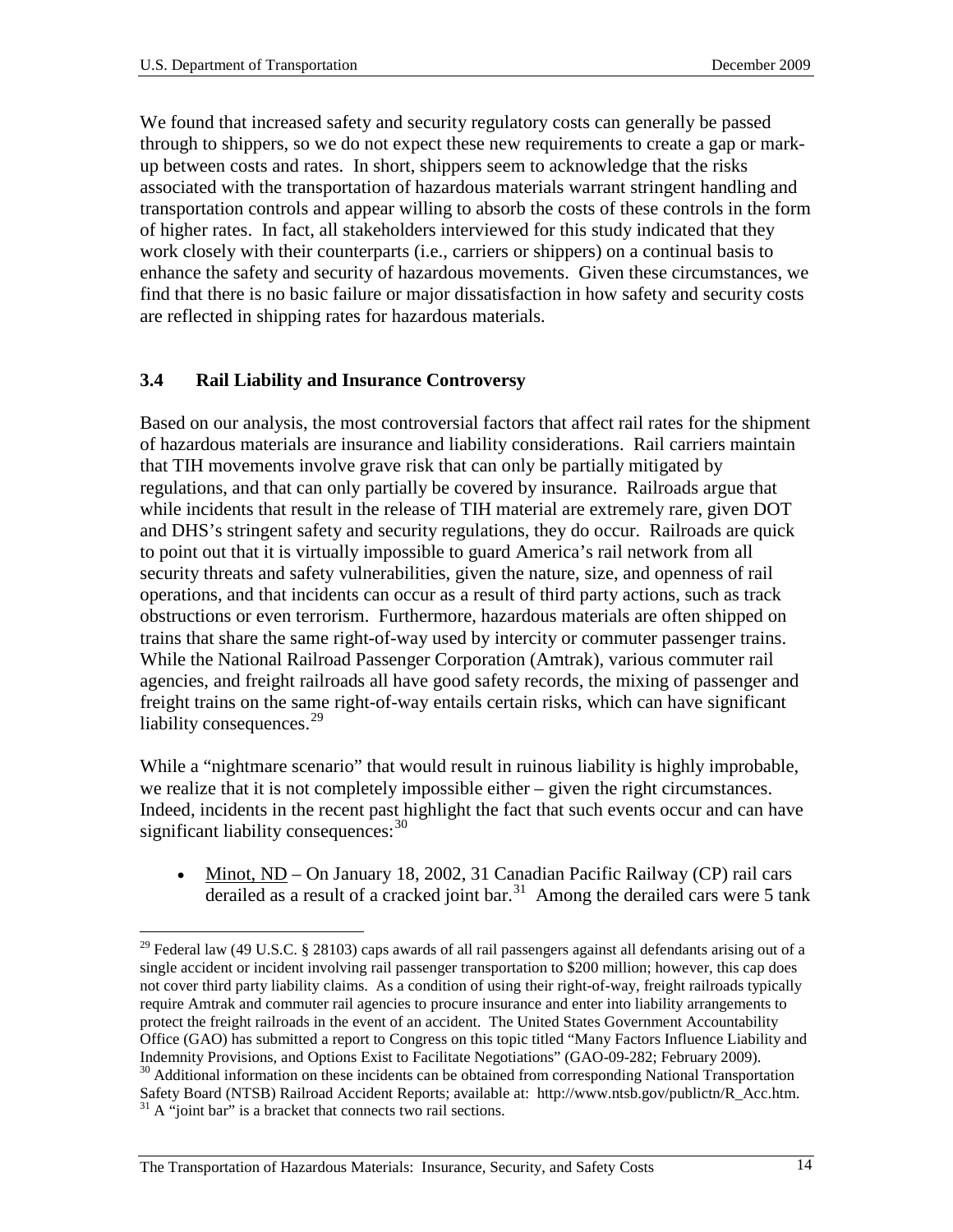cars that ruptured and released about 146,700 gallons of anhydrous ammonia. This event resulted in 1 fatality and 333 injuries. Damages to rolling stock and track, as well as monetary loss from the damaged or destroyed cargo, exceeded \$2.6 million. Other significant costs included evacuation costs, truck delay, rerouting and associated out-of-service expenses, expenses for disruption to nonrailroad businesses, and expenses incurred in settling claims arising from the accident.<sup>[32](#page-16-0)</sup> As of March 15, 2004, over \$8 million had been spent on environmental remediation.

- Macdona, TX On June 28, 2004, a Burlington Northern Santa Fe (BNSF) train collided with a Union Pacific (UP) train that failed to respond appropriately to a wayside signal. The accident caused one tank car to fracture, releasing about 16,000 gallons of chlorine. Thirty-three people were injured, three fatally (including the UP train conductor and two occupants of a residence located near the accident site). Damages to rolling stock, track, and signal equipment were estimated at \$6.3 million. Other significant costs included evacuation costs, truck delay, rerouting and associated out-of-service expenses, expenses for disruption to non-railroad businesses, and expenses incurred in settling claims arising from the accident. As of July 20, 2006, \$150,000 had been spent on environmental cleanup.
- Graniteville, SC On January 6, 2005, a Norfolk Southern (NS) train collided with a parked train as a result of an improperly aligned switch. One tank car was breached and released about 14,000 gallons of chlorine. Nine people were fatally injured and 554 sustained other injuries (75 requiring hospitalization). The property damage, including damages to the rolling stock and track, exceeded \$6.9 million. Other significant costs included evacuation costs, truck delay, rerouting and associated out-of-service expenses, expenses for disruption to non-railroad businesses, costs to affected local governments and residents, as well as expenses incurred in environmental cleanup, penalties, and settling claims arising from the accident. According to financial documents produced by NS, the railroad recorded \$41 million in expenses related to the accident in 2005 and it is estimated that the costs of the Graniteville accident were approximately \$138 million, excluding chlorine cleanup costs.<sup>[33](#page-16-1)</sup> This cost estimate likely underestimates the actual costs incurred by those affected by the accident. For example, preliminary estimates of costs to Aiken County, the jurisdiction in which the accident occurred, were in the millions, due to potential damage to electrical systems and equipment within homes and businesses, the cost of the first response and recovery operations, damage to fire and emergency medical service (EMS) response vehicles, and treatment of victims.

<span id="page-16-0"></span> $32$  On October 9, 2007, a federal judge approved a \$7 million settlement in a class action lawsuit, brought by individuals affected by the accident, against CP.

<span id="page-16-1"></span> $\frac{33}{33}$  Norfolk Southern Corporation, Quarterly Financial Review, Fourth Quarter 2006, at p. 4; available at: http://www.nscorp.com/nscportal/nscorp/pdf/financial\_q4\_06.pdf.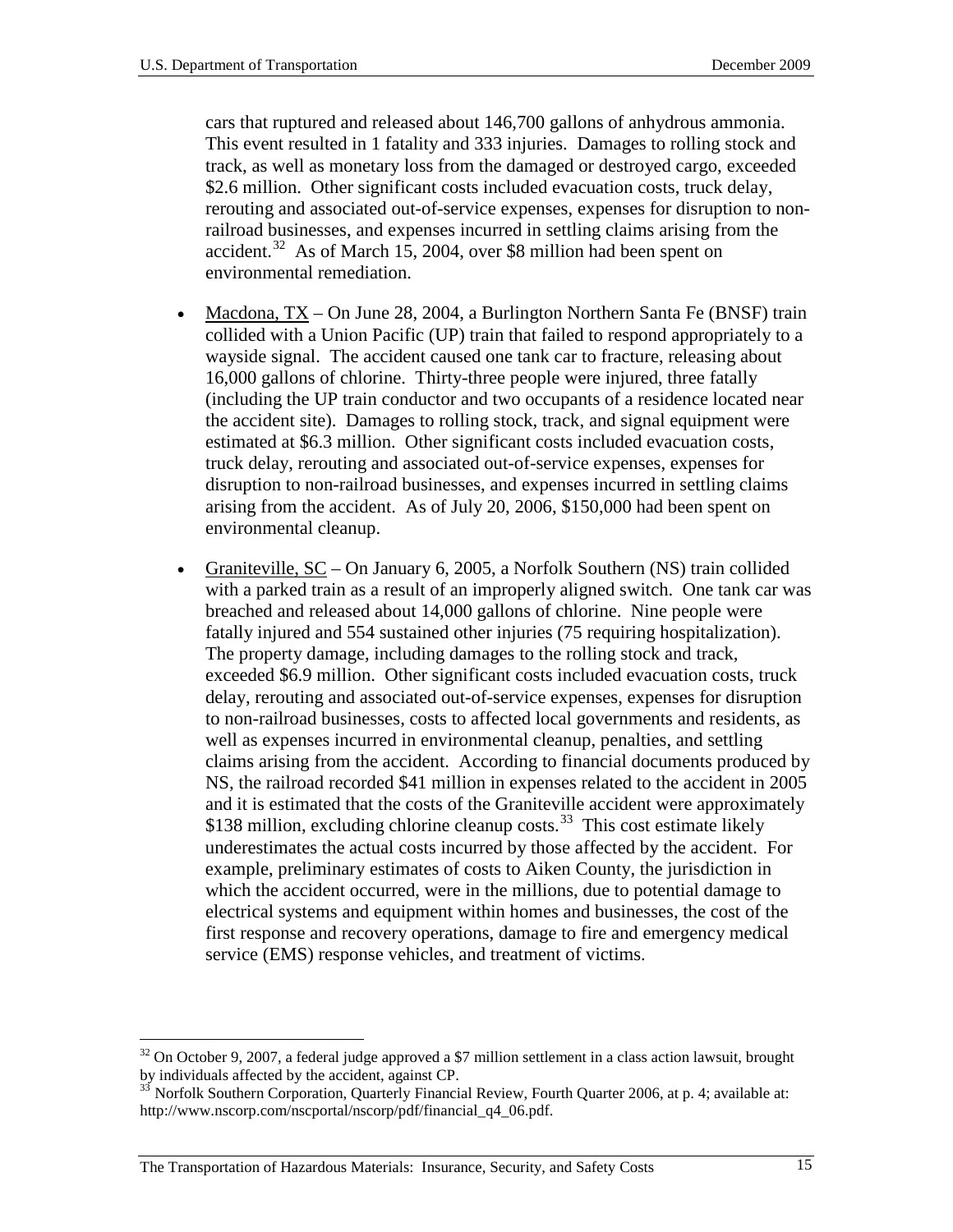Anecdotally, the fate of Avondale Mills, a textile manufacturing company with four facilities within the vicinity of the Graniteville incident, illustrates the significant longterm economic impacts that may result from catastrophic hazardous material transportation accidents. In July 2006, after spending \$140 million on cleaning, recleaning, repairs, and damage mitigation as a result of the derailment, Avondale Mills reported that it was unable to recover financially from the derailment and closed its 10 mills in South Carolina and Georgia. The company cited unrecovered damage to its core facilities, as well as market and production losses caused by the derailment.<sup>34</sup> For example, the company was unable to identify cleaning and restoration protocols that would successfully or economically halt the chlorine's corrosive effects, repair the damage caused by the chlorine exposure, and return the affected facilities and equipment to their pre-derailment condition. Consequently, the company was faced with the expensive replacement of damaged assets in addition to lost business, higher manufacturing costs, and lower profits related to the reduction in productive capacities resulting from the derailment.<sup>35</sup> Given these circumstances, Avondale Mills filed a lawsuit against NS for \$240 million and, in April 2008, the parties agreed to an undisclosed settlement.<sup>[36](#page-17-2)</sup>

The accidents in Minot, Macdona, and Graniteville resulted in a relatively small number of fatalities compared to the potential that existed in each event. This is primarily because of a number of factors that worked in the favor of the public. These included time of day, ability of emergency responders to recover from exposure and formulate a plan, atmospheric conditions, release quantity, and location of populations in relation to the releasing material. A change in any one of these conditions could certainly have resulted in an increased number of fatalities and injuries, which accordingly could have resulted in liability commitments in excess of railroads' primary insurance. Based on costs incurred as a result of actual accidents and the potential for catastrophic outcomes resulting from accidents that may occur in the future, rail carriers have long argued that they should be exempt from their common carrier obligation to haul TIH materials, due to the excessive financial risk that they bear, which cannot be fully protected against through traditional means (e.g., commercial insurance).

While one Class I railroad recently went so far as to refuse to quote rates for particular movements of chlorine and petitioned the STB to, in effect, relieve the carrier of its obligation to haul TIH material under certain circumstances,  $37$  according to the

<span id="page-17-3"></span><span id="page-17-2"></span><span id="page-17-1"></span><span id="page-17-0"></span><sup>&</sup>lt;sup>34</sup> We emphasize that while Avondale Mills faced unrecovered damages as a result of the Graniteville accident, there were other factors that likely contributed to the closure of the mill as well; nonetheless, this narrative demonstrates that (1) there are potential negative long-term economic impacts associated with a catastrophic accident involving TIH material and (2) railroads can face substantial liability suits. <sup>35</sup> See Avondale Incorporated, Consolidated Financial Statements (Unaudited) August 25, 2006 (at note 1);<br>available at: http://www.sec.gov/Archives/edgar/data/911634/000095014406010483/g04184exv99w1.htm. <sup>36</sup> See "Norfolk Southern Settles Suit Over Accident." The Wall Street Journal, Apr. 8, 2008, pg. B.3.<br><sup>37</sup> On February 18, 2009, Union Pacific (UP) filed a petition with the STB requesting that the Board "clarify" the extent to which the carrier is obligated to quote shipping rates for new, long-haul movements of chlorine that traverse HTUAs and/or are destined for locations with sufficient local chlorine sources. On June 11, 2009, the STB published a decision that stated that UP indeed has an obligation to establish rates and service terms for these movements and provide said service if requested in a reasonable fashion. See "Petition of Union Pacific Railroad Company for a Declaratory Order" (STB Finance Docket No. 35219).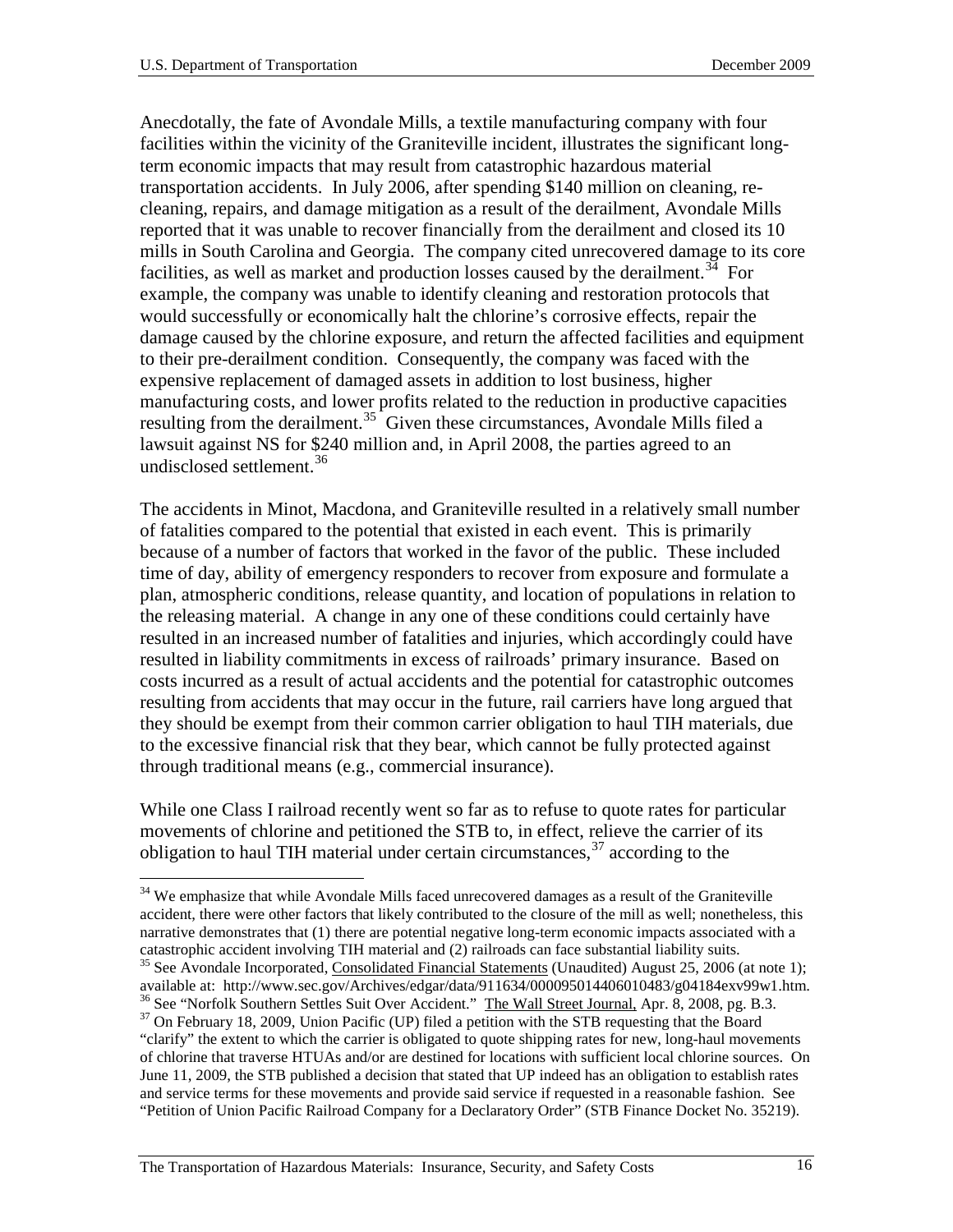Association of American Railroads (AAR), whose membership includes all seven Class I railroads, in general, rail carriers are no longer seeking an exception from their obligation to transport TIH material; rather they are attempting to establish liability sharing arrangements with TIH shippers in order to distribute risk more evenly. The AAR and its members argue that requiring shippers of extremely hazardous commodities to share the burden of liability is reasonable for three main reasons: 1) these movements require railroads to maintain a higher level of insurance than what they would otherwise, 2) insurance costs have risen significantly in recent years, and 3) the potential liability claims from a catastrophic incident could easily exceed the insurance coverage of most railroads.

### <span id="page-18-0"></span>**3.4.1 Rail Insurance Coverage[38](#page-18-1)**

Based on its tolerance for risk, a rail carrier may elect to self-insure for a greater or lesser portion of its liability exposure. Among Class I railroads, a self-insured retention of \$25 million is common, though it can be as much as \$50 million, especially when TIH material is involved. Smaller regional and short line carriers, i.e., Class II and Class III railroads, on the other hand, typically maintain retention levels well below \$25 million as they usually have a more conservative view of risk and usually do not have the cash-flow to support substantial self-insurance levels. This first layer of insurance, also known as the "working layer," provides coverage for predictable claims that are low in severity and is funded by a firm's working capital. For liability exposure that exceeds their working layer, railroads depend on commercial insurance to protect against liability claims that can reach up to several hundred million dollars. In general, there seems to be ample capacity for this layer of coverage within the commercial rail insurance market, and railroads seem satisfied with the premiums and product quality.

For carriers that haul TIH materials, which includes all seven Class I railroads and a number of Class II and III railroads, the insurance situation is more complex. These TIH haulers assert that they are forced to acquire insurance coverage well beyond what they would normally require because the liabilities of an incident involving TIH material could be exorbitant (up to several billion dollars). Class I railroads maintain about \$750 million to \$1 billion in coverage, which costs them between \$18 and \$25 million a year. Based on conversations we had with railroad and insurance industry representatives, this \$1 billion in coverage is more than what most Class I carriers believe would be necessary if not for the TIH risk. Absent the TIH risk, an industry source believes that Class I railroads would settle for insurance coverage in the \$250 to \$300 million range. Indeed,

<span id="page-18-1"></span><sup>&</sup>lt;sup>38</sup> Much of the insurance coverage and cost data presented in subsection 3.4.1 was sourced from two articles written by Sally Roberts in *Business Insurance*: "Toxic Spills Seen as Major Risk for Railroads" (2008) and "Small Railroads Buy Less Coverage than Larger Railroads Despite Risk" (2008); and an article written by Ron Panko in *Best's Review*: "Risk on the Rails" (Dec. 2008: pg. 28-32). We note that these data have not been confirmed by railroad companies or their insurers (primarily because these data are confidential business information), but we believe they are nonetheless appropriate for illustrative purposes as we deem them to be reasonably accurate and reflective of realistic market conditions. Additionally, information contained in these articles is consistent with what we found in other sources.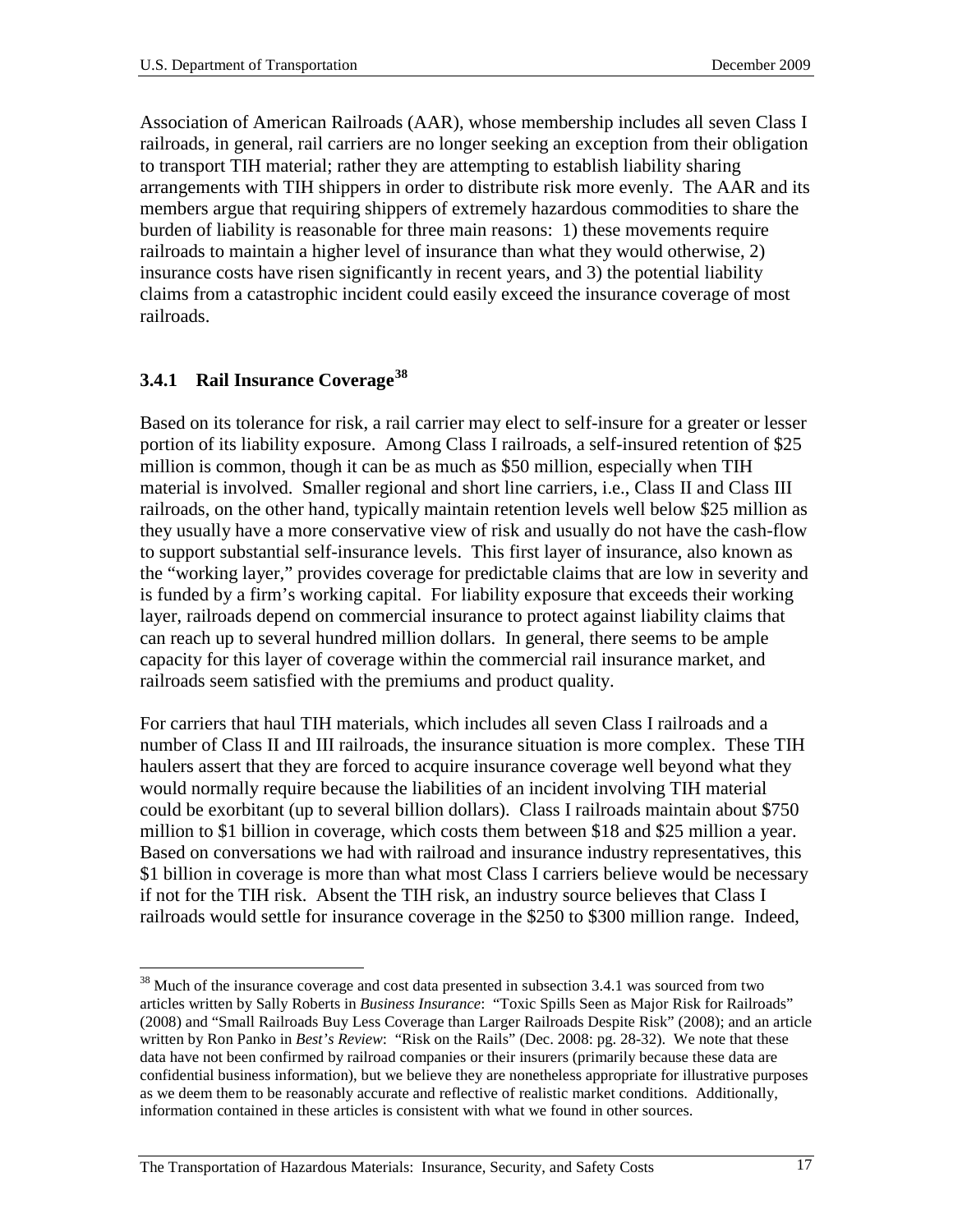according to an AAR representative, while TIH shipments only account for about 0.3% of total freight rail volume, they represent more than half of a railroad's insurance costs.<sup>[39](#page-19-1)</sup>

#### <span id="page-19-0"></span>**3.4.2 Insurance Cost Analysis**

Carriers complain that rail insurance costs have risen "dramatically" in recent years, particularly in light of recent accidents involving the release of TIH materials, such as the 2005 incident in Graniteville, SC. But we were unable to find any publicly available evidence, beyond oral testimony, to verify the claim that insurance costs have increased, for Class I carriers at least. In fact, our analysis of annual R-1 reports - prepared by Class I railroads and published by the STB - suggests the opposite. Schedule 410 of the R-1 report contains casualties and insurance expense data, broken down by cost component.<sup>40</sup> We derived annual aggregate casualty and insurance expenditures for each Class I railroad for years 2000-2007. Graph 3.4.2 (below) illustrates that, with the exception of Kansas City Southern (KCS), overall expenditures seem to have decreased for Class I railroads in recent years, after spiking around 2004. The reduction in overall casualty and insurance expenditures suggests that insurance costs have declined in recent years.





NOTE: The seven Class I railroads are: Burlington Northern Santa Fe (BNSF), CSX Transportation (CSXT), Kansas City Southern (KCS), Norfolk Southern (NS), Union Pacific (UP), Canadian National (CN), and Canadian Pacific Railway (CP).

<span id="page-19-2"></span><span id="page-19-1"></span><sup>&</sup>lt;sup>39</sup> See: Panko, Ron. "Risk on the Rails," *Best's Review*, December 2008: pg. 28-32.<br><sup>40</sup> The nine casualty and insurance cost components are: "Repairs and Maintenance" (lines 115-117), "Equipment Locomotives" (lines 206), "Freight Cars" (line 225), "Other Equipment" (line 310), "Train Operations" (line 415), "Yard Operations" (line 431), "Specialized Service Operations" (line 513), "Administrative Support Operations" (line 523), and "General and Administrative" (line 612).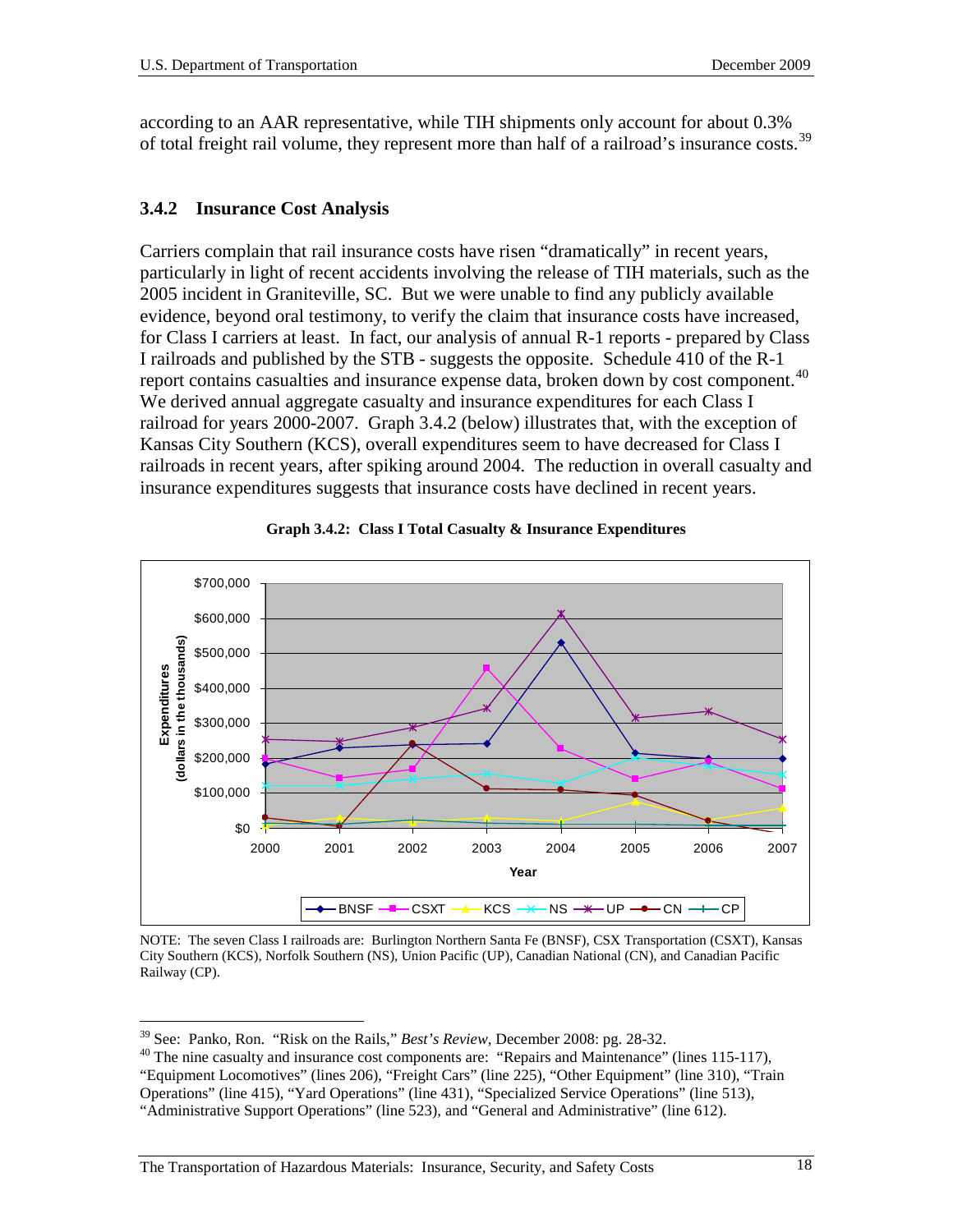We must note that the results from this exercise are implicative, and *not* explicative, due primarily to data limitations. For example, although the graph indicates that overall causality and insurance expenditures declined in the latter years, this is not a clear indication of declining insurance costs. An alternative explanation is that total expenditures decreased because Class I carriers acquired *less* liability coverage. Without detailed per unit cost data, we cannot conclude for certain that insurance costs have decreased in recent years, after spiking around 2004. We note that the STB is currently investigating the possibility of revising its accounting and financial reporting system for Class I railroads, known as the Uniform Railroad Costing System (URCS), to better capture the asset and operating costs of transporting hazardous materials.<sup>[41](#page-20-1)</sup>

Furthermore, in our review of the freight rail market, we found no evidence that railroads are unable to pass along such costs or that they are required to transport hazardous materials at a loss. The current status of rail tariffs allows railroads discretion to impose surcharges on shipments based on risk. However, it is unclear whether railroads can obtain enough insurance from the commercial rail insurance market to adequately cover the risks that they assume on hazardous material movements, particularly when TIH or other extremely hazardous materials are involved.

### <span id="page-20-0"></span>**3.4.3 Commercial Rail Insurance Market and Capacity**

Rail insurance products are typically developed in the excess and surplus (E&S) line (insurance) market, where difficult and/or unusual risks are underwritten. One of the unique features of this specialty market is that insurers are not bound by rate and form restrictions (as is the case in the standard markets) since there is no standard approach to underwriting, given the complexity of the risks they tend to cover. In the niche rail market, the underwriting process requires highly specialized personnel whose expertise in rail operations and risk assessment allows for policies that are tailored to the unique needs and characteristics of individual railroads. Acquiring rail insurance is highly complicated, as the process involves multiple parties: railroad representatives, retail brokers, wholesale brokers, and insurance agents. There typically is no direct contact between railroads and insurers; rather, retail and wholesale brokers act as intermediaries. Because railroads are characterized as high-risk accounts and because rail insurance is a highly sophisticated product, the rail insurance market is fairly limited. The domestic market is relatively small; thus most of the capacity comes from foreign insurers in Europe and Bermuda.

Based on conversations we had with a number of sources in the rail and insurance industries, and review of relevant literature, at this time, in practice, the maximum

<span id="page-20-1"></span><sup>&</sup>lt;sup>41</sup> See "Class I Railroad Accounting and Financial Reporting-Transportation of Hazardous Materials" (STB Ex Parte No. 681). DOT has filed comments with the STB, in response to a recently issued Advanced Notice of Proposed Rulemaking, recommending that additional data be reported to identify and quantify costs attendant to hazardous shipments, and that the URCS should attribute these costs to hazardous material traffic alone, rather than to the entirety of a carrier's business. This proceeding should help eliminate disagreements that might exist between shippers and carriers over the capturing of costs for rate purposes, including costs of insurance and regulatory requirements.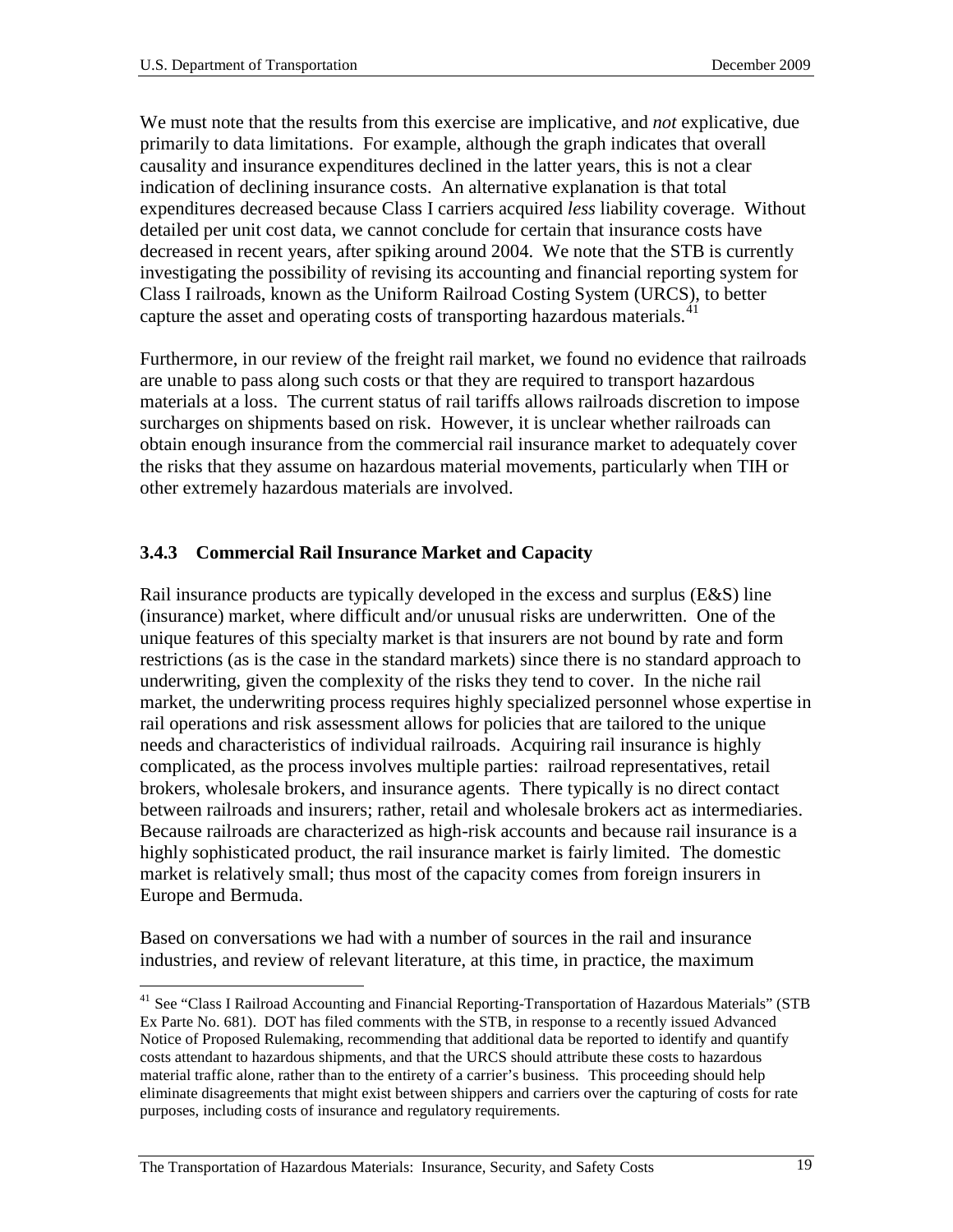coverage available in the commercial rail insurance market appears to be \$1 billion per carrier, per incident. According to industry sources, as no single insurer or reinsurer is willing or able to absorb the full risk of a catastrophic incident, the \$1 billion in coverage that most Class I carriers maintain is usually pieced together from a consortium of insurers (up to 20). An American Short Line and Regional Railroad Association (ASLRRA) representative confirmed that, at this time, there is no insurance product that provides supplemental excess liability coverage specifically tailored for the rail market.<sup>[42](#page-21-0)</sup>

According to numerous sources, up until recently there had been about \$1.5 billion available in coverage, but this level has shrunk to its current state due to limitations within the commercial rail insurance market. One of the factors contributing to the capacity fluctuation is that the rail insurance market is highly variable over time; sometimes there are more and sometimes fewer insurers willing to assume particular tiers of risk. Indeed, multiple sources have informed us that the pool of insurers willing to take on risk in the rail insurance market has contracted recently. Additionally, the number of reinsurers who are willing to absorb all or a significant portion of the risk from primary insurers is also dwindling, according to conversations we had with industry experts and to the oral and written testimonies of rail carriers in STB Ex Parte No. 677 (Sub-No. 1). As such, there is not enough liquidity within the commercial rail insurance market to allow primary insurers to provide more liability coverage. Our review of the commercial rail insurance market found that insurers and reinsurers have exited the market in part because risk has become more apparent in the post-*9/11* and Graniteville environment.

Based on our review of relevant literature, the current state of coverage capacity within the rail insurance market, which appears to be effectively stalled at \$1 - \$1.5 billion, is not necessarily reflective of a global capacity shortage within the overall global insurance market. While the global insurance market probably *can* bear more than \$1 billion, or even \$1.5 billion, as there is sufficient overall global capacity,  $43$  insurers that participate in the rail market seem reluctant to do so. One reason that insurers and their reinsurers do not provide more coverage is that they cannot calculate with reasonable confidence what the true risk is in moving TIH material by rail. Due in part to the absence of a comprehensive loss history in the TIH rail market, underwriters cannot accurately calculate the occurrence probability of a catastrophic TIH release, nor can they quantify with reasonable confidence the potential liabilities of such an incident. Put more simply, it appears that no one really knows what the "worst-case" scenario is or how frequently it might occur. As such, according to James Beardsley, Managing Director of Aon Risk Services' national rail transportation practice, the maximum capacity available to railroads is really determined by "what the market *will* bear."<sup>[44](#page-21-2)</sup>

<span id="page-21-0"></span> $42$  The same source did inform us that some insurance companies are currently developing "excessive liability" insurance products for the rail market, but it will be some time before these products are commercially available.

<span id="page-21-1"></span><sup>&</sup>lt;sup>43</sup> Based on the written testimony of James Beardsley, Managing Director of Aon Risk Services' national rail transportation practice, submitted to the House Subcommittee on Railroads for the hearing titled "Current Issues in Rail Transportation of Hazardous Materials" 109<sup>th</sup> Cong., 2<sup>nd</sup> sess.; 13 June 2006.<br><sup>44</sup> See: Panko, Ron "Risk on the Rails," *Best's Review*, December 2008: pg. 28-32.

<span id="page-21-2"></span>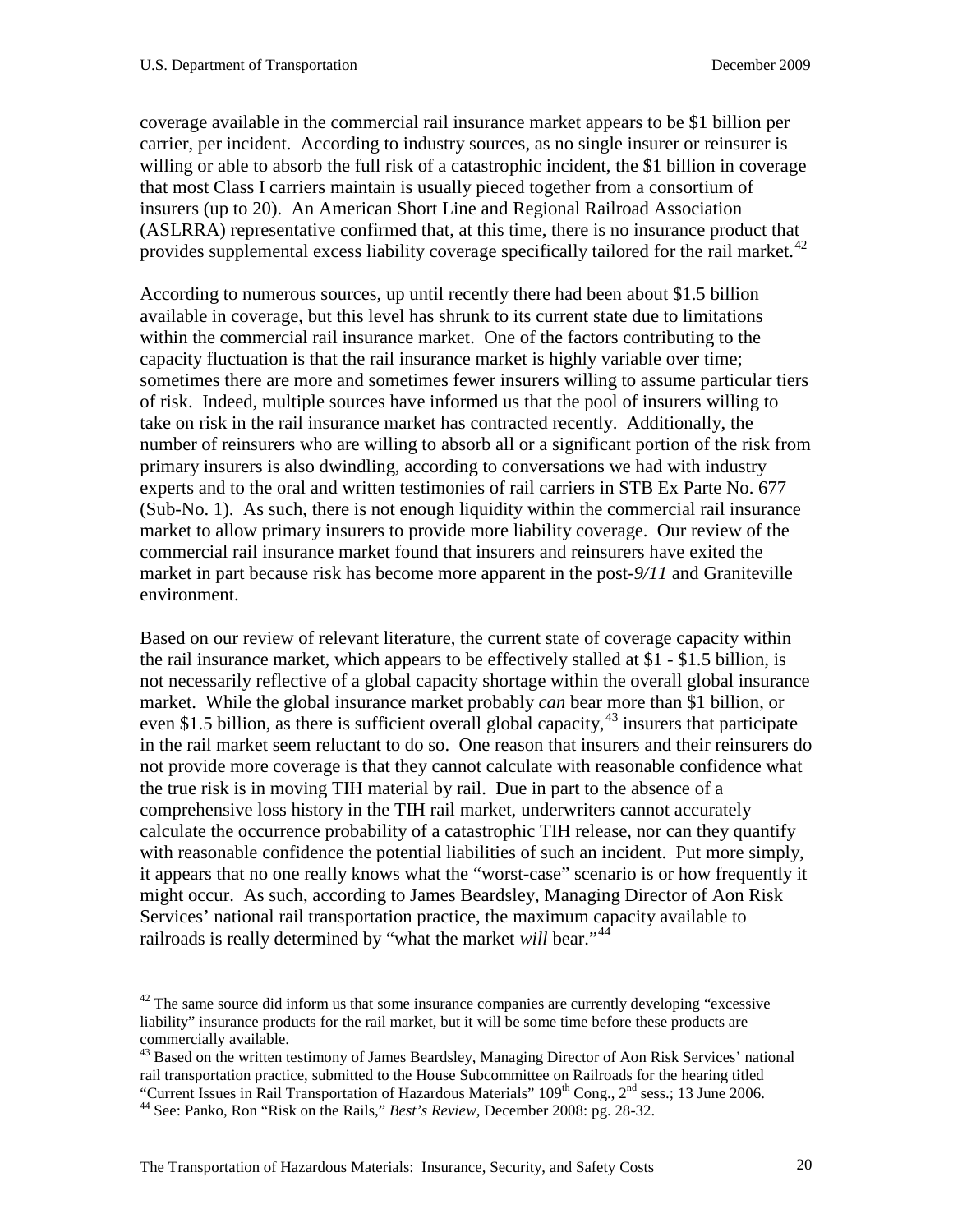While \$1 billion is more than sufficient to cover losses from "routine" TIH-related incidents, it is well short of the \$5-\$6 billion that Class I railroads estimate would be necessary in a "nightmare scenario," e.g., an accidental release of TIH gas in close proximity to a large number of people.<sup> $45$ </sup> Once their primary insurance has been exhausted, carriers would be held liable for the balance, forcing even the largest railroad into bankruptcy.

Class II and III railroads that haul TIH commodities claim that their situation is especially precarious, as they cannot acquire, or would have a difficult time acquiring, adequate insurance coverage. According to Keith Borman, Vice President and General Counsel for the ASLRRA, small railroads cannot afford premiums for "meaningful" amounts of insurance coverage, necessary to protect against ruinous liability.<sup>46</sup> Based on a conversation we had with another ASLRRA representative, Class II railroads would likely be content with \$200 million in coverage and Class III carriers would likely be satisfied with \$100 million in coverage. While there is sufficient capacity within the rail insurance market to satisfy this demand, many short line haulers simply do not have the cash-flow to pay for such insurance coverage. As such, Class II and III railroads that haul TIH material only maintain \$10 to \$100 million in coverage.

### <span id="page-22-0"></span>**3.5 Liability Sharing Controversy**

Railroads, particularly Class I carriers, assert that they are forced to "bet the farm" with every TIH movement because the liability from a catastrophic incident can potentially be in the billions of dollars – well beyond what carriers can protect against through current means (i.e., commercial insurance). Given that this level of risk is derived primarily from TIH movements, which only account for about 0.3% of total annual carload haulage, rail carriers are attempting to establish a liability sharing arrangement with TIH shippers. They hope to achieve this by either (1) requiring shippers to indemnify liability costs; (2) requiring shippers to maintain a second layer of insurance for "catastrophic coverage;" or (3) establishing a *Price-Anderson*-like arrangement in which shippers would contribute into a secondary liability coverage pool. The *Price-Anderson* model is derived from the Price-Anderson Nuclear Industries Indemnity Act, which was enacted in 1957 for the nuclear power industry as a means of indemnifying nuclear power producers against excess liability.<sup>[47](#page-22-3)</sup> Under this arrangement, nuclear power reactor licensees are required to carry the maximum amount of insurance available to them in the insurance market to protect against the liability of nuclear-related incidents. Any monetary claims that fall within this insurance coverage would be paid by the insurance company. In the event that an individual power producer's primary insurance has been exhausted, a liability pool, funded by a contribution of \$95.8 million from each of the U.S. nuclear power producers, could be tapped to cover the balance of its liability. Should this liability pool

<span id="page-22-3"></span><span id="page-22-2"></span><span id="page-22-1"></span><sup>&</sup>lt;sup>45</sup> This figure was derived from testimony by Class I carriers in STB Ex Parte No. 677 (Sub-No. 1). <sup>46</sup> Based on the written testimony of the ASLRRA, submitted to the STB in Ex Parte No. 677 (Sub-No. 1). <sup>47</sup> See Pub. L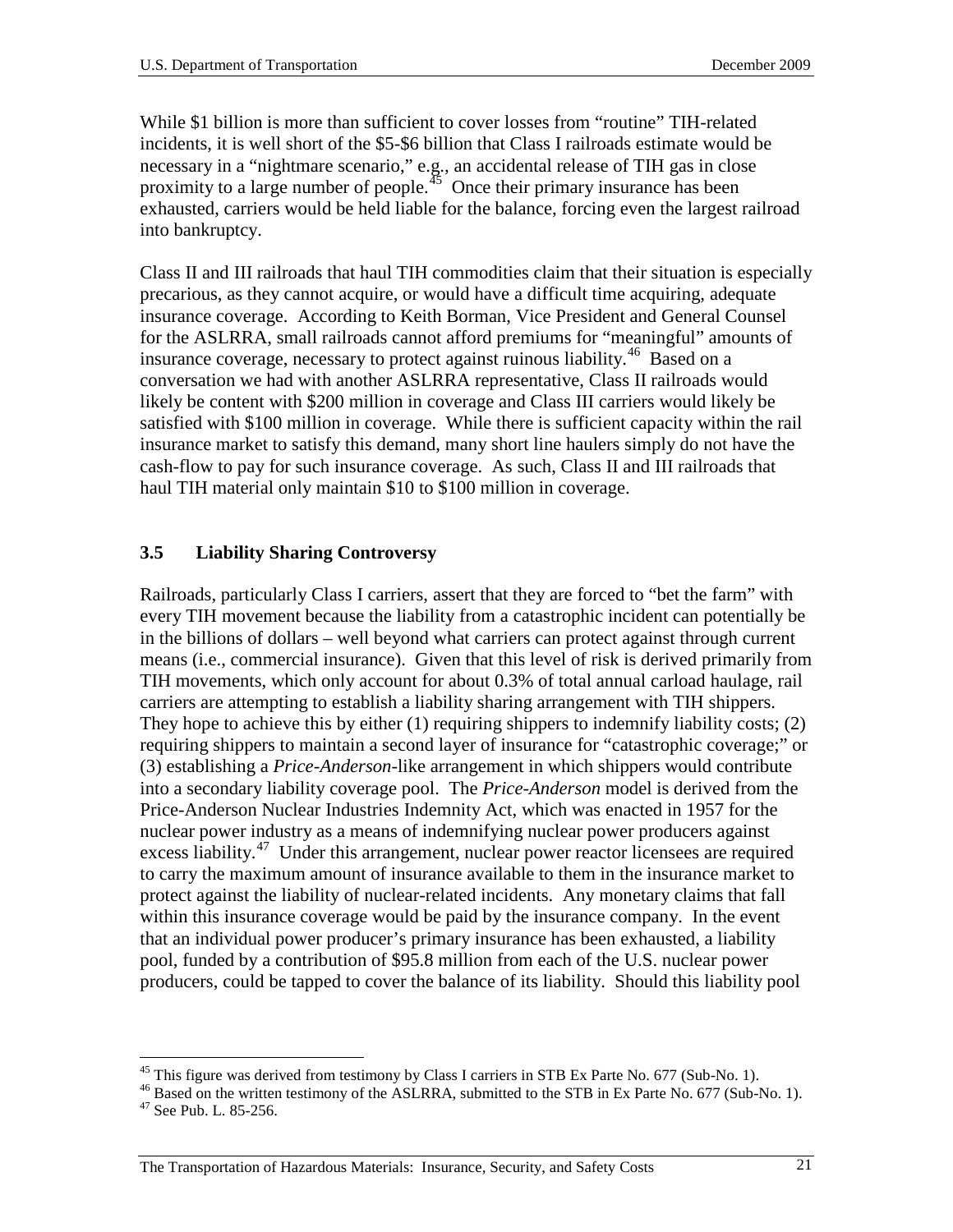also become exhausted, the Federal Government would fund the remaining liability gap. [48](#page-23-0)

Carriers maintain that establishing any of these conditions is permissible and fair since the common carrier obligation only requires them to provide service for a "reasonable request" and that being forced to transport TIH materials without excess liability protection constitutes an unreasonable request because it exposes them to grave risk. Shippers, on the other hand, maintain that the "grave risk" to which carriers claim to be exposed to as a result of TIH movements is an exaggeration. First, shippers assert that compliance with federal safety regulations substantially reduces the likelihood of an accident. Thus, shippers argue that an accidental release of TIH material would likely be the result of negligence on the part of railroad operators. In fact, according to FRA, in recent times, serious train accidents have mainly been the result of either human negligence or track and structure deficiencies. $4<sup>9</sup>$  Furthermore, shippers argue that the railroad industry is no more subject to risk than any other industry involved in the handling of TIH material, and thus is not entitled to special treatment. Shippers point out as an example that motor carriers haul high-risk hazardous materials routinely and do not demand liability protection. However, unlike rail carriers, motor carriers are not obligated to haul hazardous materials and instead opt to do so.

Second, shippers assert that liability protection is already built into the current system because, if railroads comply with applicable regulatory requirements, they will be shielded from liability as a matter of tort law.<sup>[50](#page-23-2)</sup> To this end, while carriers assert that accidents can occur through the actions of a third party or due to a natural disaster, shippers contend that state tort law is fully capable of sorting out blame, thus protecting carriers from unjust liability. Shippers argue that this process is the most effective means of maintaining safety and that any shift in liability will have an adverse safety impact because such a shift will decrease rail carriers' incentive to operate in a safe and secure manner.

Finally, shippers stress that it is in the public's interest to maintain the common carrier obligation since rail is the safest, most secure, and most efficient mode of bulk transportation, especially for certain high-risk commodities – an assertion made frequently by railroads as well.<sup>51</sup> The National Industrial Transportation League (NITL) points out that the public need for such commodities to be transported in the safest and

<span id="page-23-0"></span> <sup>48</sup> See 42 U.S.C. § 2210.

<span id="page-23-1"></span> $49$  According to its written testimony submitted to the STB in Ex Parte No. 677 (Sub-No. 1), FRA attributes recent train accidents to the following factors: human factors (38%), track and structures (36%), equipment (12%), signal and train control (2%), and miscellaneous (13%).<br><sup>50</sup> According to former FRA Acting Administrator Cliff Eby's oral testimony in STB Ex Parte No. 677

<span id="page-23-2"></span><sup>(</sup>Sub-No. 1), FRA agrees that where DOT and DHS have issued railroad safety and security regulations covering a particular subject matter, these regulations establish a federal standard of care that preempts contrary state standards of care (except for state standards meeting the local safety or security standards exception set forth in 49 U.S.C. § 20106), and compliance with this federal standard of care affords protection against tort liability.

<span id="page-23-3"></span><sup>&</sup>lt;sup>51</sup> Railroads routinely point out that 99.9% of TIH material shipments reach their final destination unharmed.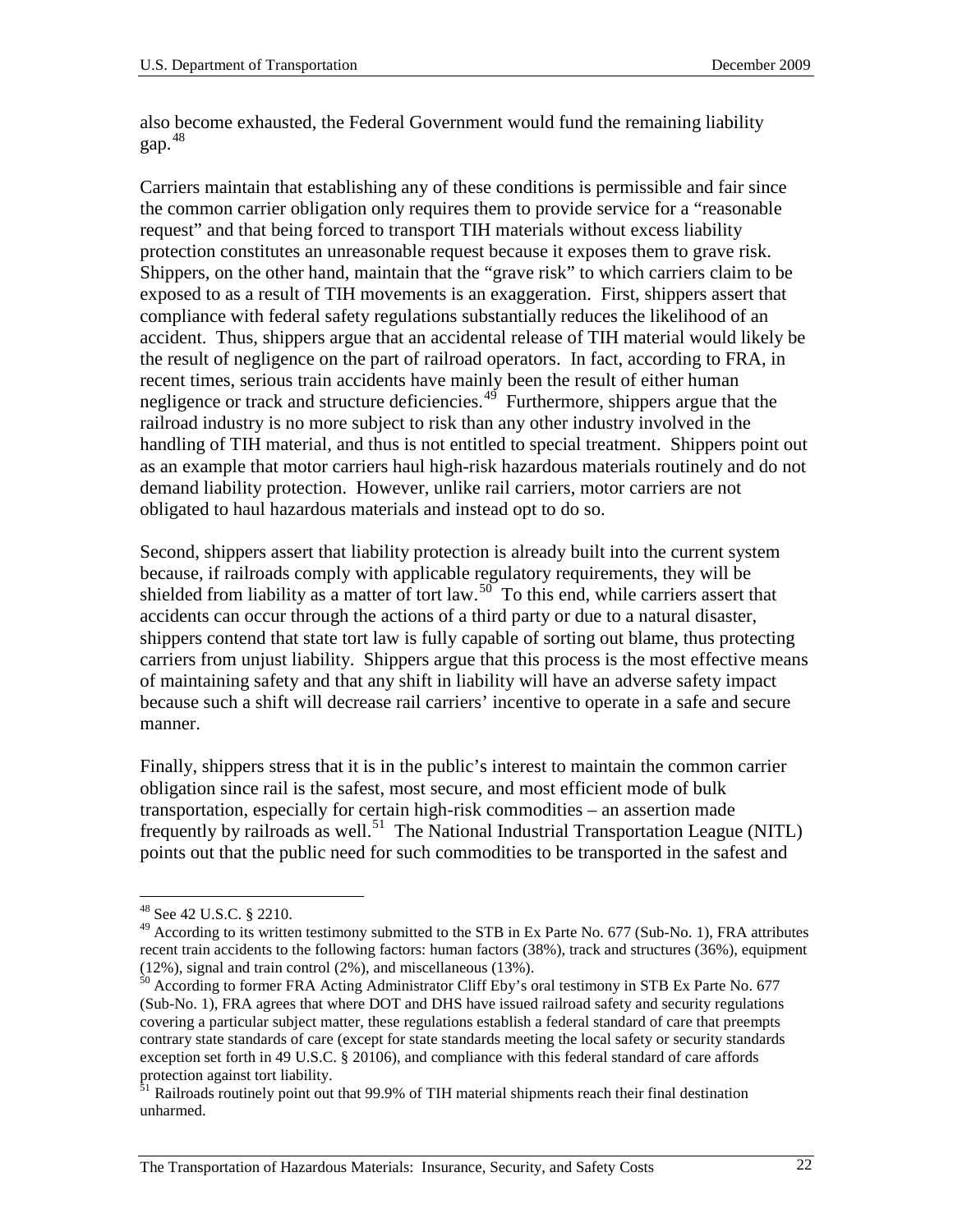most secure fashion should be the overriding factor in determining what constitutes a "reasonable request."[52](#page-24-0) Indeed, the Sixth Circuit Court affirmed in its ruling in *Akron* that "[a] carrier's statutory duties run not to shippers alone, but to the public. Therefore, public needs must shape the boundaries of these duties [common carrier obligation]."<sup>53</sup> We should note here that, in DOT's view, a shipper has made a "reasonable request" for rail transportation services when it tenders its product to a railroad in conformance with DOT packaging and mechanical requirements.

Carriers counter these arguments by pointing out that if there is a public necessity for TIH shipments by rail, there should be an accompanying need for indemnification to protect railroads from ruinous liability inherent in such a policy. Carriers also note that, unlike other industries that handle TIH material in "static" environments (e.g., manufacturers), railroads are in the business of physically moving large quantities of TIH material through an uncontrolled environment for long distances at high speeds, thus increasing the risk and severity of an accident.<sup>[54](#page-24-2)</sup> The situation is exacerbated by the fact that Class I carriers often haul TIH materials through urban areas, including HTUAs.

Furthermore, carriers argue that other industries elect to be in the TIH market and retain a great deal of their profit from direct market participation. Additionally, according to CSXT in its written response to our inquiry, other industry firms are legally permitted to establish limited-liability subsidiaries to isolate risk from a larger enterprise. These circumstances are in contrast to that of the railroad industry in which rail carriers do not have market discretion – as a result of the common carrier obligation – and do not, according to carriers, make substantial profit from transporting such commodities.

Rail carriers also note that "run-away" juries have in the past awarded large sums to plaintiffs even though the railroad in question was not criminally negligent or was only partially responsible (though they were held responsible for full compensation). CSXT stresses that, contrary to what shippers think, compliance with federal regulations does not necessarily shield railroads from liability because the Federal Railroad Safety Act (FRSA) only preempts state law claims "…when they cover the same subject matter."[55](#page-24-3)  Because many state law negligence claims are not covered by federal regulations, railroads can and have been held liable by state juries for their actions.

<span id="page-24-1"></span><span id="page-24-0"></span><sup>&</sup>lt;sup>52</sup> According to NITL's written testimony, submitted to the STB in Ex Parte No. 677 (Sub-No. 1).<br><sup>53</sup> See Akron, Canton & Youngstown R.R. v. ICC, 611 F.2d 1162, 1169 (6<sup>th</sup> Cir. 1979).<br><sup>54</sup> As noted by CSXT in its writte

<span id="page-24-2"></span>

<span id="page-24-3"></span>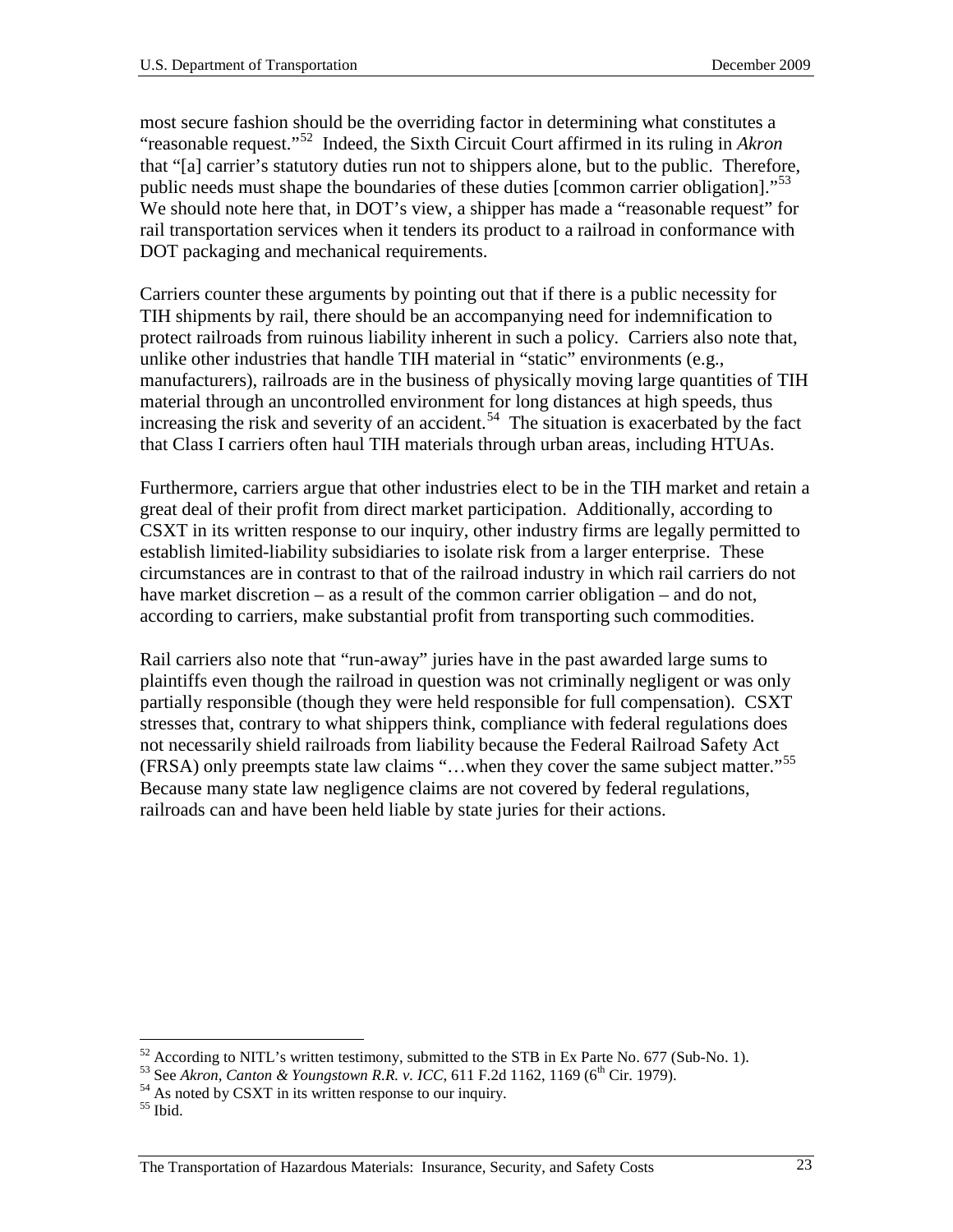# <span id="page-25-0"></span>**4.0 CONCLUSION**

#### <span id="page-25-1"></span>**4.1 Safety and Security Findings**

The railroad industry's overall safety record is very positive, and most safety trends are moving in the right direction. Over the last three decades, the number and rate of train accidents, and the total number of third party and employee casualties arising from rail operations, have fallen dramatically. The industry's hazardous material operations record is equally positive; each year, the vast majority of hazardous material shipments arrive at their final destinations safely and without incident. For example, in calendar year 2007, out of the approximately 2 million shipments of hazardous materials transported by rail, there were only 46 accidents in which a total of 73 tank cars released some amount of hazardous material. Thus the risk of an accident-caused release is approximately 4 in every 100,000 shipments. Furthermore, the DOT Hazardous Materials Information System's ten–year incident data for 1997 through 2006 identifies a total of 17 fatalities resulting from rail hazardous materials incidents (14 fatalities were the result of accidents and derailments and three were related to an unloading incident that occurred at a facility). While even one fatality is too many, these statistics show that train accidents involving the release of hazardous materials that result in fatalities are very rare (one fatality per million shipments).

Well aware of the safety and security risks posed by the rail movement of TIH materials, Congress has tasked DOT and DHS with the responsibility to take steps to safeguard the public. To this end, DOT and DHS have analyzed the safety and security risks associated with the rail movement of TIH materials and have established comprehensive regulatory programs to address these risks. PHMSA's TIH rail routing and tank car standards rules and DHS' railroad security rule have recently gone into effect and should result in enhanced safety and security for the movement of TIH materials. Additionally, railroad safety will also be significantly enhanced as the rail safety rules required by RSIA are implemented.

As previously mentioned, two of the key RSIA mandates are the requirement that Class I railroads install PTC systems on their mainline tracks that carry TIH traffic and/or intercity/commuter rail passengers by the end of 2015 and the requirement that major railroads establish proactive safety risk reduction programs. It should also be noted that DHS is developing other security rulemakings to further enhance rail transportation security such as requiring certain railroad operators to conduct security training for frontline employees and requiring that certain railroad operators conduct vulnerability assessments and prepare security plans, as required by sections 1512 and 1517 of the Implementing Recommendations of the 9/11 Commission Act of 2007 (Pub. L. 110-53). Given DOT and DHS's stringent controls, we conclude that rail is the safest and most secure mode to transport large quantities of TIH materials. However, DOT recognizes that the safety and security risk associated with the rail transportation of hazardous materials, TIH material in particular, will never be zero.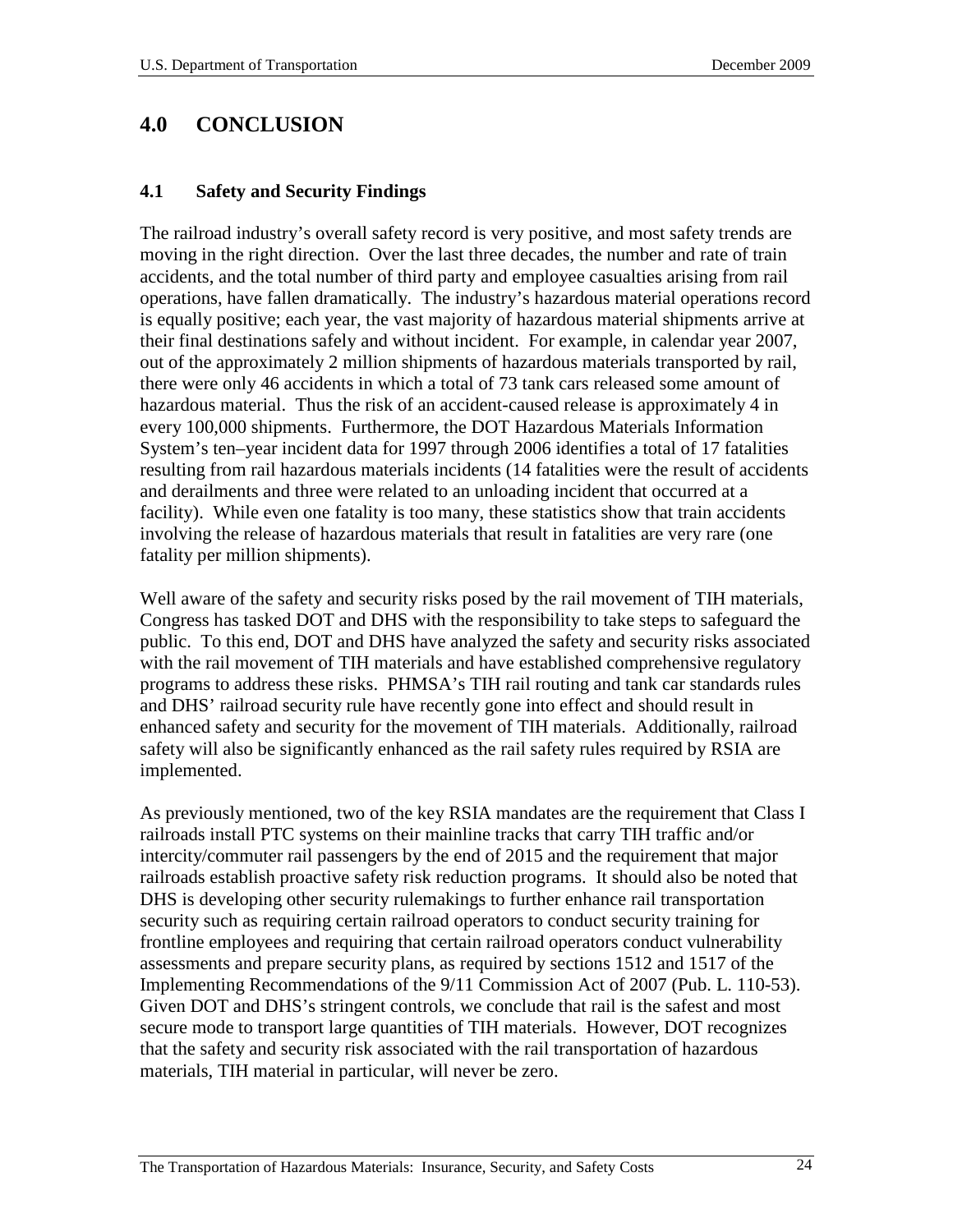### <span id="page-26-0"></span>**4.2 Public Policy Concern**

Based on our analysis, we conclude that current limitations within the commercial rail insurance market prevent carriers from acquiring what they believe to be an adequate level of liability coverage for hazardous materials traffic. Given the lack of adequate coverage, railroads that transport TIH materials, or any other highly-hazardous material for that matter, are exposed to risks that they cannot fully protect against, thus exposing them potentially to liability that could bankrupt the carrier. For example, if a rail tank car transporting chlorine, a TIH material, derailed and ruptured in close proximity to a large number of individuals, the liability from casualties alone could be in the billions – possibly forcing even the largest railroads into a bankruptcy proceeding.

From a public policy standpoint, the bankruptcy and possible liquidation of one of the seven Class I railroads could temporarily disrupt service in their respective service territory. This would adversely affect freight shippers across various sectors of the economy, that depend on the rail industry to deliver their goods, and ultimately hinder domestic commerce. Additionally, Amtrak and various regional commuter rail operators could also experience service disruptions, as they routinely operate on freight railroad lines – thus hindering the movement of people in addition to freight.

We note though that from DOT's perspective, the likelihood of a catastrophic hazardous material rail incident that would lead a carrier into a bankruptcy proceeding is very low, and is expected to continue to decrease as new DOT and DHS safety and security regulations are issued and implemented. Furthermore, even if a major railroad was forced into bankruptcy, it is unclear how severe an impact such a bankruptcy would actually have on service. Railroad bankruptcy law is designed to help ensure that service continues even if the railroad is in bankruptcy.

Nevertheless, personal injury and wrongful death claims arising out of a railroad's operations are entitled to administrative priority under the bankruptcy laws and would have to be settled before a railroad could emerge from bankruptcy. It is possible that a railroad might not be able to be reorganized if the claims for personal injury or death resulting from a hazardous materials incident exceed insurance coverage by a significant amount. In such a situation, the bankruptcy court would be forced to sell the railroad's rail lines, rolling stock, and other assets and distribute the proceeds in accordance with prescribed statutory priorities – though even in liquidation, most of a larger railroad's rail lines would be likely to be acquired for continued rail service.

## <span id="page-26-1"></span>**4.3 Policy Options**

DOT and DHS do not believe that any changes to the common carrier obligation that would grant rail carriers discretion in carrying hazardous materials are either warranted or consistent with public safety and security. Particularly for large quantities of hazardous materials, the only viable alternative to rail transportation on many routes is motor carrier transportation. Both DOT and DHS agree with shippers that a substantial shift in TIH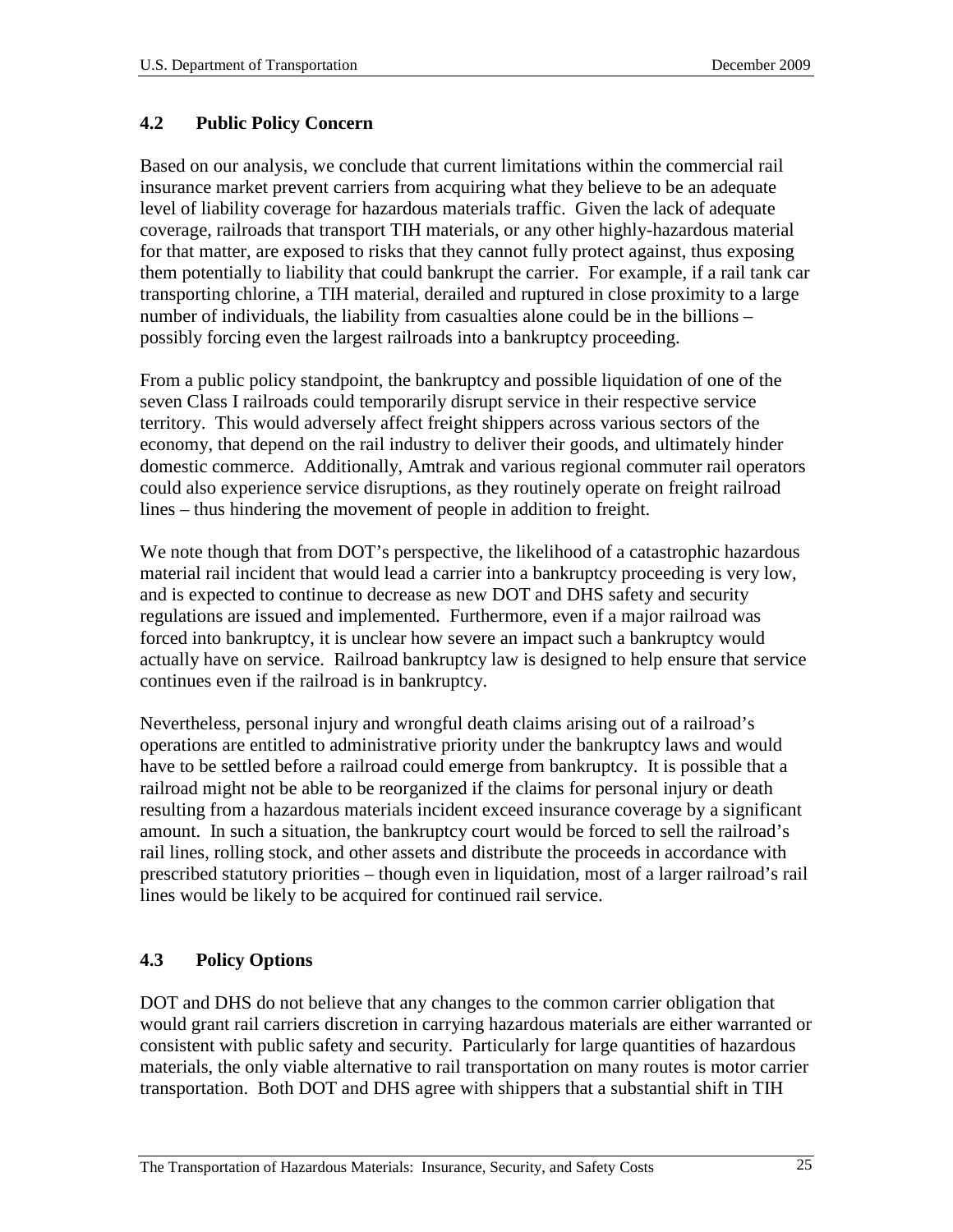shipments from railroads to trucks would increase overall safety and security risks, since trucks are more prone to accidents than are rail tank cars. Additionally, a wholesale transfer is not feasible since the infrastructure is not in place to support an influx of motor carrier shipments. It would require a substantial increase in fleet size to match the capacity of rail transportation as it takes about four tank trucks to haul the amount of product that can be moved in a single rail tank car. Motor carriers, and ultimately shippers and consumers, would incur costs to source new motor tank trucks and expenses to retrofit loading and unloading facilities to handle such trucks.<sup>56</sup> With limited trucking infrastructure in place, allowing railroads to opt out of moving TIH materials could potentially cause significant gaps in the availability of TIH material that industrial consumers rely on for such applications as water treatment, electricity generation, and agricultural production. Furthermore, moving TIH commodities by truck would also lead to increased fuel consumption, air pollution, and highway congestion.

We recognize, however, that liability risks facing railroads are real and might warrant action. One option would be a solution based on the *Price-Anderson* model, currently employed in the nuclear power industry. The *Price-Anderson* model brings in the Federal Government as an insurer of last resort, but requires the first \$10 billion in liability to be covered with individual and collective funds provided by U.S. nuclear power producers. If a similar model were adopted in the freight rail industry, rail carriers would be required to carry the maximum amount of insurance available to them in the insurance market and fund a secondary liability pool that, in the event of a TIH material accident, could be tapped should a railroad's primary insurance be exhausted.

Two other options, which could be stand-alone measures or be combined with an arrangement similar to the one described above, are as follows:

• Require hazardous material shippers to carry a specified amount of insurance coverage to supplement coverage provided by the railroads, or contribute to a fund that would be available to help pay claims arising from a hazardous material release. Indeed, some carriers are currently in discussion with chemical shippers about possible legislative proposals that would establish similar liability sharing arrangements. CSXT, for example, recently reported that the carrier and its chemical shippers have reached a consensus on a liability sharing framework whereby railroads would continue to assume responsibility for "at fault" liability up to a defined level, at which point shipper-funded coverage would cover any outstanding liabilities, capped at \$2 billion.<sup>[57](#page-27-1)</sup> Some shippers appear willing to consider such arrangements and DOT encourages the parties to continue working together to develop a private, market-based solution that can ease the liability exposure associated with the rail movement of TIH materials and allocate risks and costs equitably.

<span id="page-27-0"></span><sup>&</sup>lt;sup>56</sup> For example, the purchase cost for a new chlorine cargo tank truck could be as much as \$110,000. <sup>57</sup> See CSXT's filing in STB Finance Docket No. 35219.

<span id="page-27-1"></span>